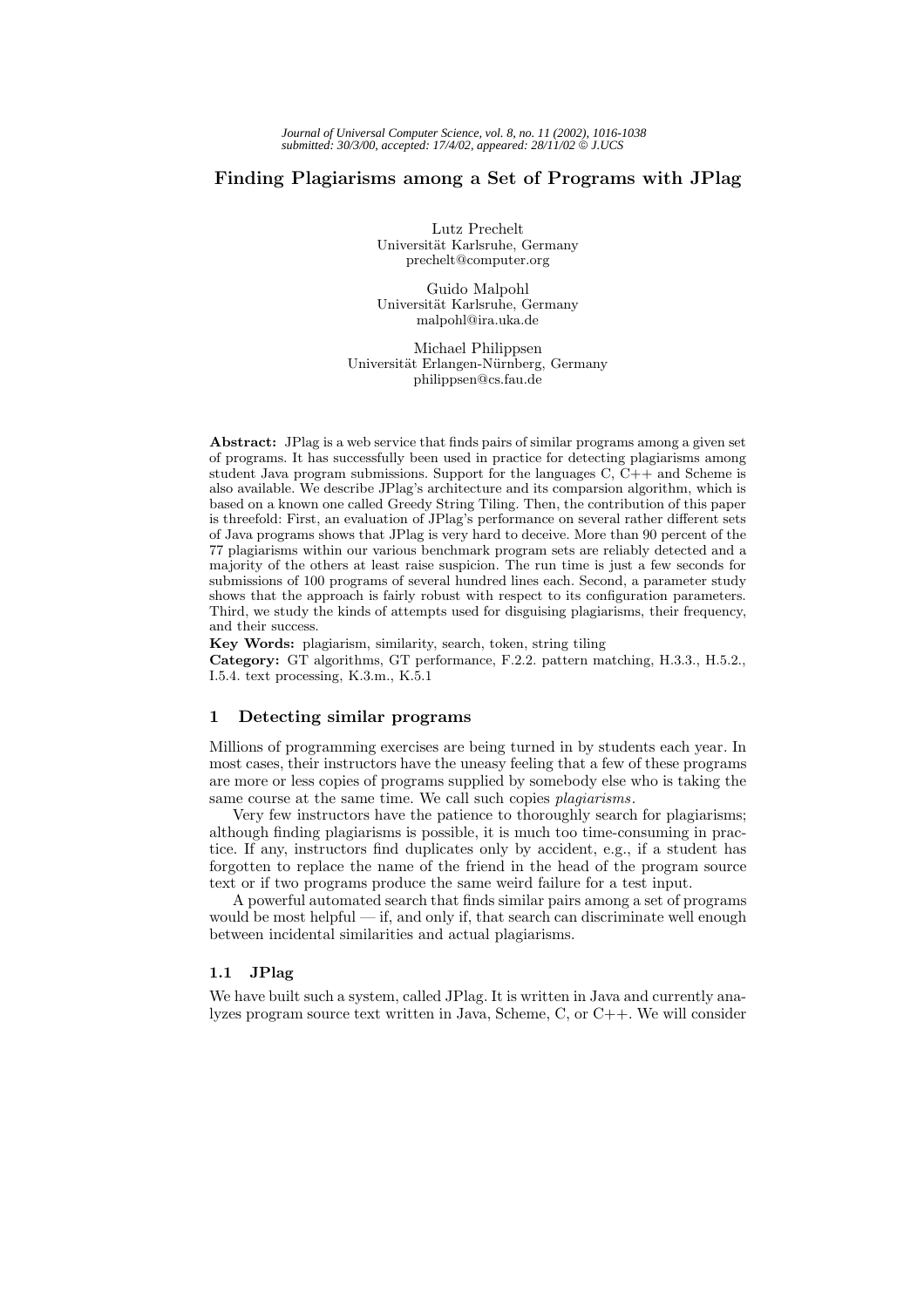only the Java mode here. JPlag is publicly available at http://www.jplag.de. As of fall 2001, JPlag processes several dozen submissions each month. We and JPlag users from other institutions have used it very successfully in courses at both undergraduate and graduate level, some submissions having as many as 500 participants.

JPlag takes as input a set of programs, compares these programs pairwise (computing for each pair a total similarity value and a set of similarity regions), and provides as output a set of HTML pages that allow for exploring and understanding the similarities found in detail. JPlag converts each program into a string of canonical tokens. For the comparison of two programs, JPlag then covers one such token string by substrings taken from the other (string tiling) where possible.

#### **1.2 Related work**

Several systems finding plagiarisms have been build before. Early attempts at plagiarism detection were usually based on the notion of a feature vector. These systems compute for each program  $n$  different software metrics (anywhere from  $4$ to several dozen), so that each program is mapped to a point in an  $n$ -dimensional cartesian space. The systems then consider sets of programs that lie close to each other to be possible plagiarisms [Ottenstein, 1976; Donaldson *et al.*, 1981; Grier, 1981; Berghel and Sallach, 1984; Faidhi and Robinson, 1987].

Unfortunately, this approach is at best moderately successful [Verco and Wise, 1996], because summing up a metric across the whole program throws away too much structural information. Such systems are either very insensitive (and hence easy to fool) or they are sensitive and come up with a large fraction of false positives. This deficiency cannot be removed by adding further dimensions to the comparison.

With much more powerful computers the direct comparison of program *structure* instead of just summary indicators became viable. Some of these systems are hybrids between structure and metric comparison, e.g. [Donaldson *et al.*, 1981; Jankowitz, 1988], others (such as JPlag) rely on structure comparison alone. In the latter case, the approach is usually to convert the program into a string of tokens (thus ignoring easily changeable information such as indentation, line breaks, comments etc.) and then comparing these token strings to find common segments. The most advanced other systems in terms of their plagiarism detection performance are probably YAP3 [Wise, 1992] and MOSS [Aiken, 1998].

JPlag uses the same basic comparison algorithm as YAP3, but uses a different set of optimizations for improving its run time efficiency. MOSS uses a slightly different approach<sup>1</sup> for even higher speed at the cost of some detection performance and is able to ignore base code that is expected in almost all submissions. JPlag introduces a unique user interface for presenting the set of similar regions for two programs. This interface then inspired a similar one for MOSS.

[Cluwin *et al.*, 2001] attempted a comparison of MOSS and JPlag, but unfortunately chose a program set that contained a fraction of identical base code in all submissions, which is handled very differently by MOSS compared to JPlag,

<sup>1</sup> Personal communication with Alex Aiken. No written description of MOSS's internals is available.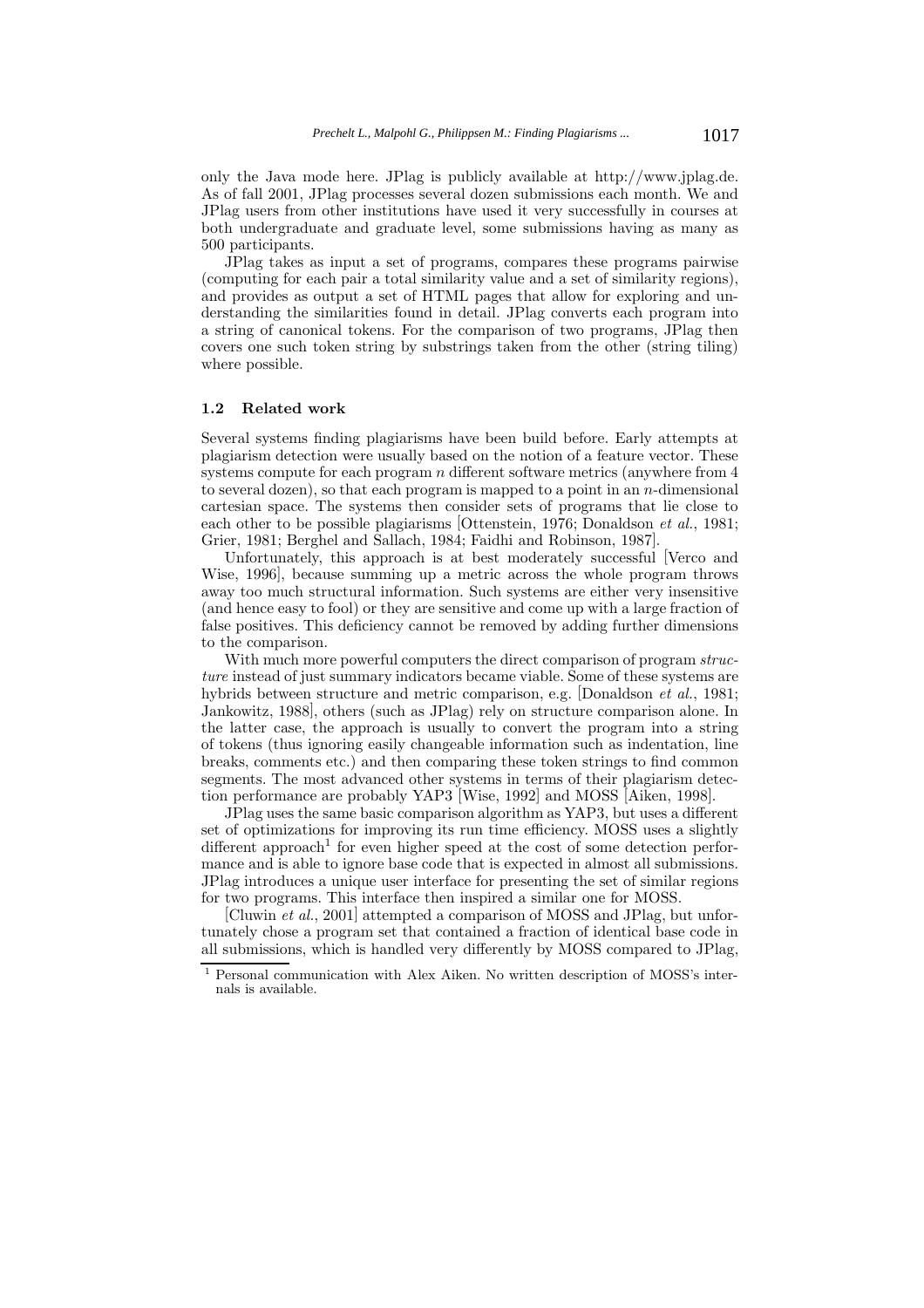1018 *Prechelt L., Malpohl G., Philippsen M.: Finding Plagiarisms ...*

yet the authors failed to provide a manual check of the quality of the two systems' output.

The core part of the present study is its careful evaluation of JPlag's performance and also a direct comparison to MOSS. Although several performance studies such as [Verco and Wise, 1996; Whale, 1990; Wise, 1992] exist for earlier systems, these studies are fairly restricted both with respect to the quality and amount of the input data used and in the level of detail of the evaluation itself.

## **1.3 Structure of the article**

Section 2 describes the JPlag system: its appearance as a web service, the GUI by which it presents its search results, and the basic comparison algorithm with its optimizations. Section 3 presents an empirical evaluation of JPlag on four real sets of student programs and on sets of plagiarisms specifically created to deceive such a plagiarism search. The evaluation comprises measurements of the discrimination performance as well as a study of the sensitivity of the algorithm's free parameters. Section 4 analyses the camouflaging strategies used by plagiarists. We arrange them into similar groups, count their frequency, and describe their effectiveness (or more often lack thereof).

Additional detail is given in [Prechelt *et al.*, 2000].

# **2 The JPlag system**

# **2.1 The JPlag WWW service**

After logging into the web service with user name and password, a JPlag user submits a directory of files to JPlag for analysis. Each subdirectory's contents supply one program, consisting of one or more source files. JPlag compares the programs and produces a directory of HTML files as output. The submitter (but no other JPlag user) can either view these files online or download them for local use.

For the submitted programs, JPlag generates a set of HTML pages that present the results. At the top level, an overview page presents a histogram of the similarity values found for all program pairs and a list of the highestsimilarity pairs. Given the histogram, one usually can identify a range of similarity values that doubtless represent plagiarisms and a range of values which doubtless represent non-plagiarisms. The program pairs that have similarities in between those ranges should be investigated further by hand. JPlag supports such investigations by a unique user interface.

For each program pair selected by the user, a side-by-side comparison of the source codes is then shown (see Figure 1 for a partial example). Ranges of lines that have been found to be corresponding in both files are marked with the same color. A hyperlink arrow at each region, when clicked, aligns the opposite half of the display such that the corresponding region is shown. Likewise, one can jump to each pair of corresponding regions from a table shown at the top which lists for each region its color code, position in each of the files, and length in tokens. This unique presentation makes it easy to judge whether or to which degree the pair of programs should in fact be considered plagiarized. For instance it will quickly become clear if the two programmers have shared some parts of the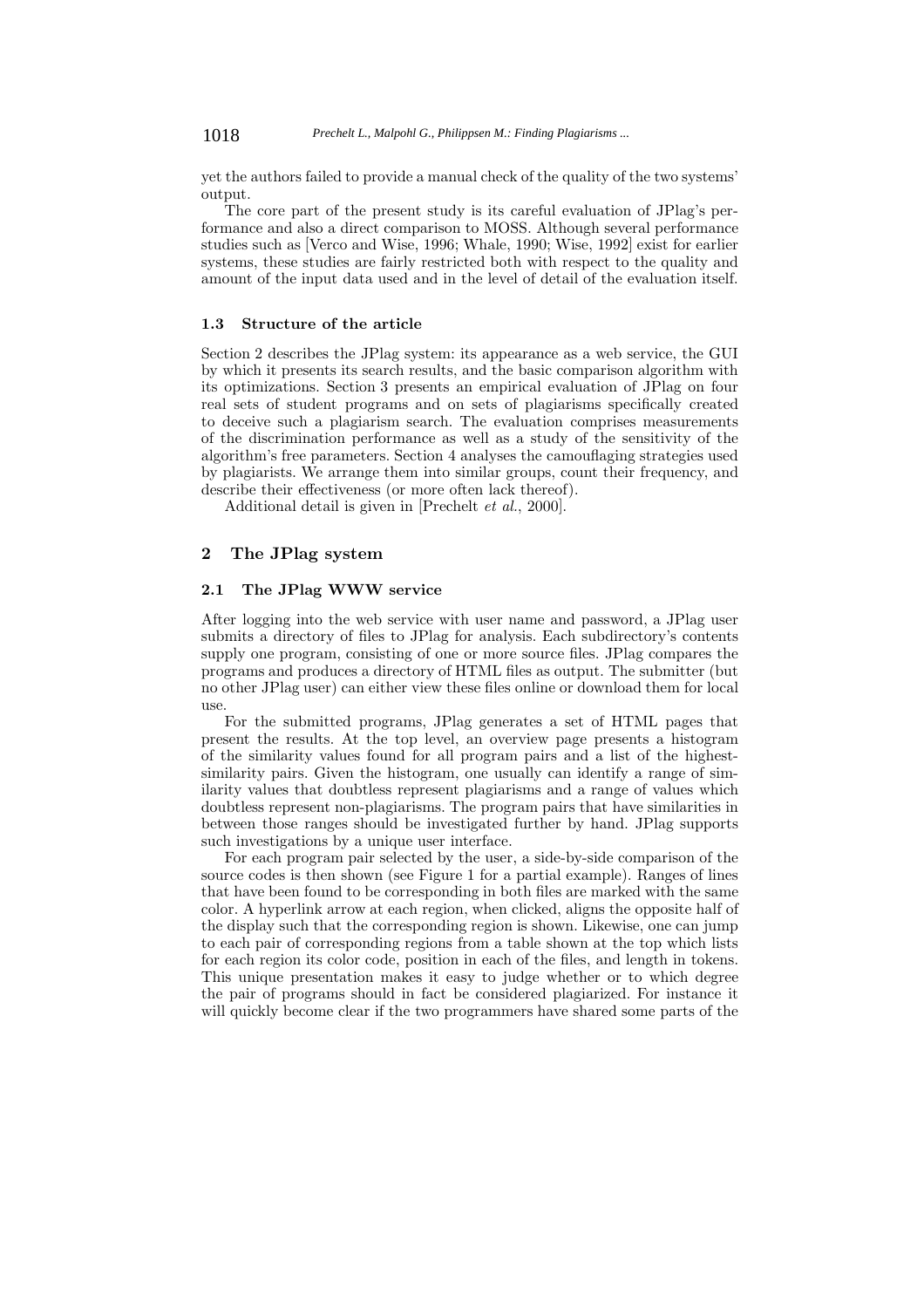| Matches for 132207 &                                                                                                                                                                                                                                                                                                                                            | 132207 (93%)         | 792145 (93%)                                                                                                                                                                                                    | Tokens                                                                                                                                |
|-----------------------------------------------------------------------------------------------------------------------------------------------------------------------------------------------------------------------------------------------------------------------------------------------------------------------------------------------------------------|----------------------|-----------------------------------------------------------------------------------------------------------------------------------------------------------------------------------------------------------------|---------------------------------------------------------------------------------------------------------------------------------------|
| 792145                                                                                                                                                                                                                                                                                                                                                          | Jumpbox.java(33–177) | Jumpbox.java(9-154)                                                                                                                                                                                             | 143                                                                                                                                   |
|                                                                                                                                                                                                                                                                                                                                                                 |                      | Jumpbox.java(184–214) Jumpbox.java(168–198)                                                                                                                                                                     | 27                                                                                                                                    |
| 93%                                                                                                                                                                                                                                                                                                                                                             |                      | <u>Jumpbox.java(216–343) Jumpbox.java(200–327)</u>                                                                                                                                                              | 109                                                                                                                                   |
| INDEX - HELP                                                                                                                                                                                                                                                                                                                                                    |                      | Jumpbox.java(345–354) Jumpbox.java(337–352)<br>:Jumpbox.java(391–443):Jumpbox.java(374–426);                                                                                                                    | 12<br>49                                                                                                                              |
| $\star$ /                                                                                                                                                                                                                                                                                                                                                       |                      |                                                                                                                                                                                                                 |                                                                                                                                       |
| public void paint (Graphics q) {                                                                                                                                                                                                                                                                                                                                |                      | public void paint (Graphics q) {                                                                                                                                                                                |                                                                                                                                       |
| // System.err.println("paint()");                                                                                                                                                                                                                                                                                                                               |                      | // System.err.println("paint()");                                                                                                                                                                               |                                                                                                                                       |
| // Use update() to diplay the offscreen buffer.<br>$update(q)$ ;                                                                                                                                                                                                                                                                                                |                      | $update(q)$ ;                                                                                                                                                                                                   | // Use update() to diplay the offsc!                                                                                                  |
| Update Canvas                                                                                                                                                                                                                                                                                                                                                   |                      | $7 + +$<br>* Updates this canvas.                                                                                                                                                                               |                                                                                                                                       |
| void updateCanvas ()                                                                                                                                                                                                                                                                                                                                            |                      | synchronized public void update (Graphics q]                                                                                                                                                                    |                                                                                                                                       |
| offDimension = dim;                                                                                                                                                                                                                                                                                                                                             |                      |                                                                                                                                                                                                                 | // System.err.println("update()");                                                                                                    |
| offImage = createImage(dim.width, dim.height)<br>offGraphics = offImage.getGraphics();<br>offGraphics.setColor(Color.white);<br>offGraphics.fillRect(0, 0, dim.width, dim.heigh<br>offGraphics.setColor(Color.black);<br>offGraphics.drawRect(0, UNIT, dim.width, dim.he;<br>offGraphics.drawRect(0, 0, dim.width, UNIT);<br>drawLRTBBoxes();<br>drawJumpBox(); |                      | Dimension $dim = qetsize()$ ;<br>if ( (offGraphics == null)<br>   (dim.width != offDimension.width)<br>   (dim.height != offDimension.height) )<br>offDimension = dim;<br>offGraphics = offImage.getGraphics(); | // Is the offscreen buffer still val<br>offImage = createImage(dim.width, di<br>// System.err.println("New<br>$+$ "Size = $($ " + dir |
| * Repaints canvas if it was modified                                                                                                                                                                                                                                                                                                                            |                      |                                                                                                                                                                                                                 | // The following drawing ope                                                                                                          |
| synchronized public void update (Graphics q) {<br>// System.err.println("update()");                                                                                                                                                                                                                                                                            |                      |                                                                                                                                                                                                                 | // (after creating the off<br>offGraphics.setColor(Color.<br>offGraphics.fillRect(0, 0,                                               |
| Dimension dim = $qetsize()$ ;                                                                                                                                                                                                                                                                                                                                   |                      |                                                                                                                                                                                                                 | offGraphics.setColor(Color.)<br>offGraphics.drawRect(0, 0,<br>offGraphics.drawRect(0, UNI)                                            |
| // Is the offscreen buffer still valid?<br>if ( (offGraphics == null)<br>   (dim.width != offDimension.width)<br>   (dim.height != offDimension.height) ) {                                                                                                                                                                                                     |                      | drawLROUBoxes();<br>// clearJumpBox();<br>$drawJumpBox()$ ;<br>ł.                                                                                                                                               |                                                                                                                                       |
| // Repaint it<br>updateCanvas ();                                                                                                                                                                                                                                                                                                                               |                      |                                                                                                                                                                                                                 | // Copy the offsreen buffer into the<br>q.drawImaqe(offImaqe, 0, 0, this);                                                            |
| // Copy the offsreen buffer into the game area<br>q.drawİmaqe(offImaqe, 0, 0, this);                                                                                                                                                                                                                                                                            |                      |                                                                                                                                                                                                                 |                                                                                                                                       |
|                                                                                                                                                                                                                                                                                                                                                                 |                      | $1 + +$<br>* Handle mouse drags.                                                                                                                                                                                |                                                                                                                                       |
| $1 + +$                                                                                                                                                                                                                                                                                                                                                         |                      | public void mouseDragged(MouseEvent e) {                                                                                                                                                                        |                                                                                                                                       |
| * Handle mouse drags.<br>$^{\ast}$ /                                                                                                                                                                                                                                                                                                                            |                      | mouseMoved(e);                                                                                                                                                                                                  |                                                                                                                                       |
| public void mouseDraqqed(MouseEvent e) {<br><u>. An bound form</u>                                                                                                                                                                                                                                                                                              |                      |                                                                                                                                                                                                                 |                                                                                                                                       |
|                                                                                                                                                                                                                                                                                                                                                                 |                      |                                                                                                                                                                                                                 |                                                                                                                                       |

Figure 1: Part of a JPlag results display page for a pair of programs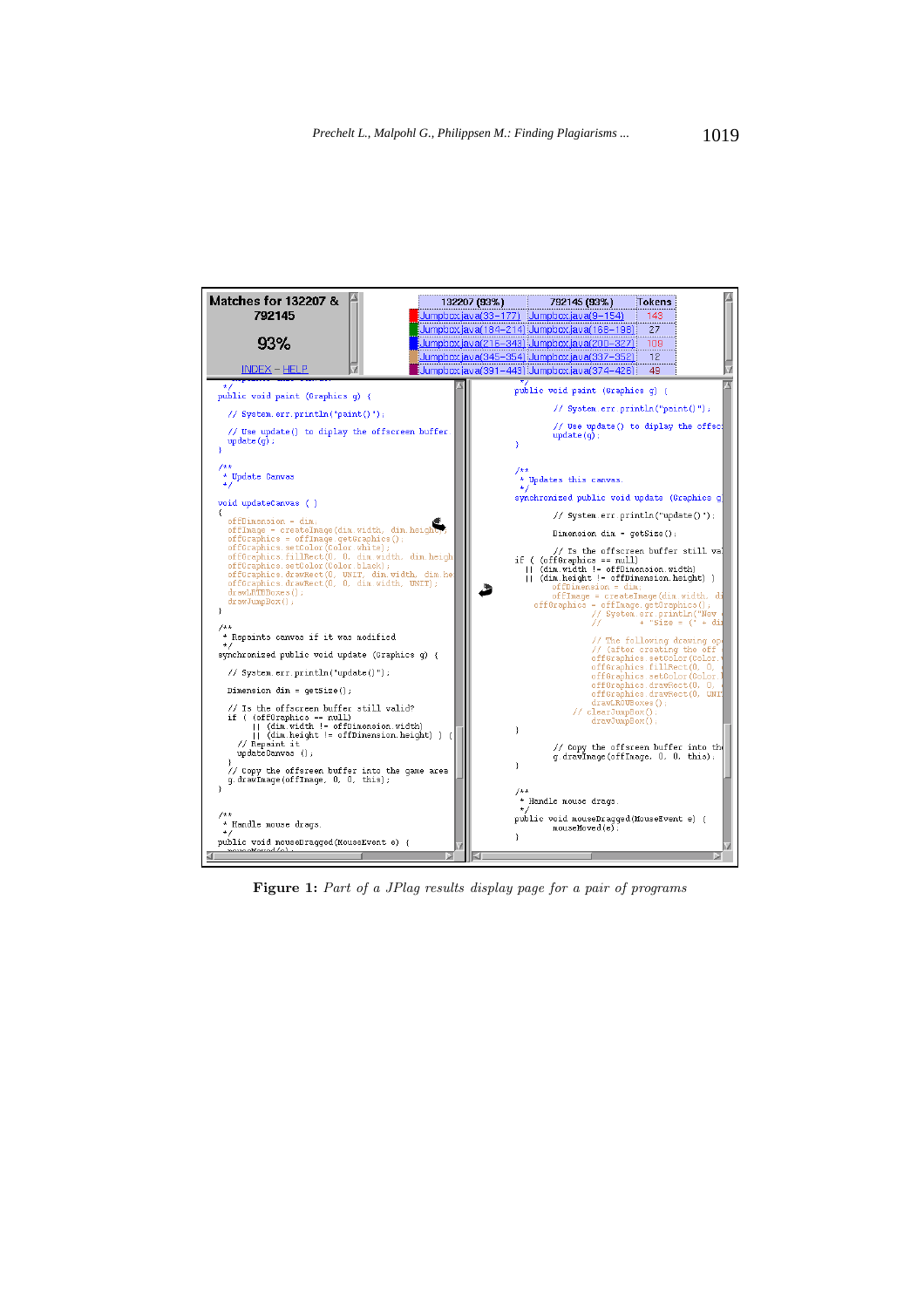```
Java source code Generated tokens
1 public class Count { BEGIN_CLASS<br>2 public static void main(String[] args) VAR_DEF, BE
     public static void main(String[] args) VAR_DEF, BEGIN_METHOD
3 throws java.io.IOException {<br>4 int count = 0:
                                             VAR_DEF, Assign
\frac{5}{6}6 while (System.in.read() != -1) APPLY, BEGIN_WHILE 7 count++; ASSIGN, END_WHILE
                                             ASSIGN, END WHILE
8 System.out.println(count+" chars."); Apply
9 }<br>10 }<br>END_CLASS
                                            END_CLASS
```
**Table 1:** Example Java source text and corresponding tokens.

program but created the rest independently or if plagiarized program parts were camouflaged by artificial changes.

#### **2.2 JPlag's comparison algorithm**

This section describes how JPlag computes the similarity of a pair of programs. JPlag operates in two phases:

- 1. All programs to be compared are parsed (or scanned, depending on the input language) and converted into token strings.
- 2. These token strings are compared in pairs for determining the similarity of each pair. The method used is basically "Greedy String Tiling" [Wise, 1993]: During each such comparison, JPlag attempts to cover one token string with substrings ("tiles") taken from the other as well as possible. The percentage of the token strings that can be covered is the similarity value. The corresponding tiles are visualized in the HTML pages.

#### **2.2.1 Converting the programs into token strings**

The front-end process of converting the programs into token strings is the only language-dependent process in JPlag. Three front-end implementations currently exist: The ones for Java and for Scheme both implement a full parser. The third front-end for  $C++$  (or C) consists of only a scanner.

As a rule, tokens should be chosen such that they characterize the essence of a program's structure (which is difficult to change by a plagiarist) rather than surface aspects. JPlag ignores whitespace, comments, and the names of identifiers. Moreover, JPlag puts semantic information into tokens where possible in order to reduce spurious substring matches that can occur by pure chance. For instance in Java, we use a Begin Method token instead of just an Open Brace token. Parser-based front ends are superior in this respect. See Table 1 for a Java example. See Section 4 for understanding the rationale for the tokenization approach.

Our evaluation in Section 3.4 suggests that JPlag is fairly robust against changes of the token set.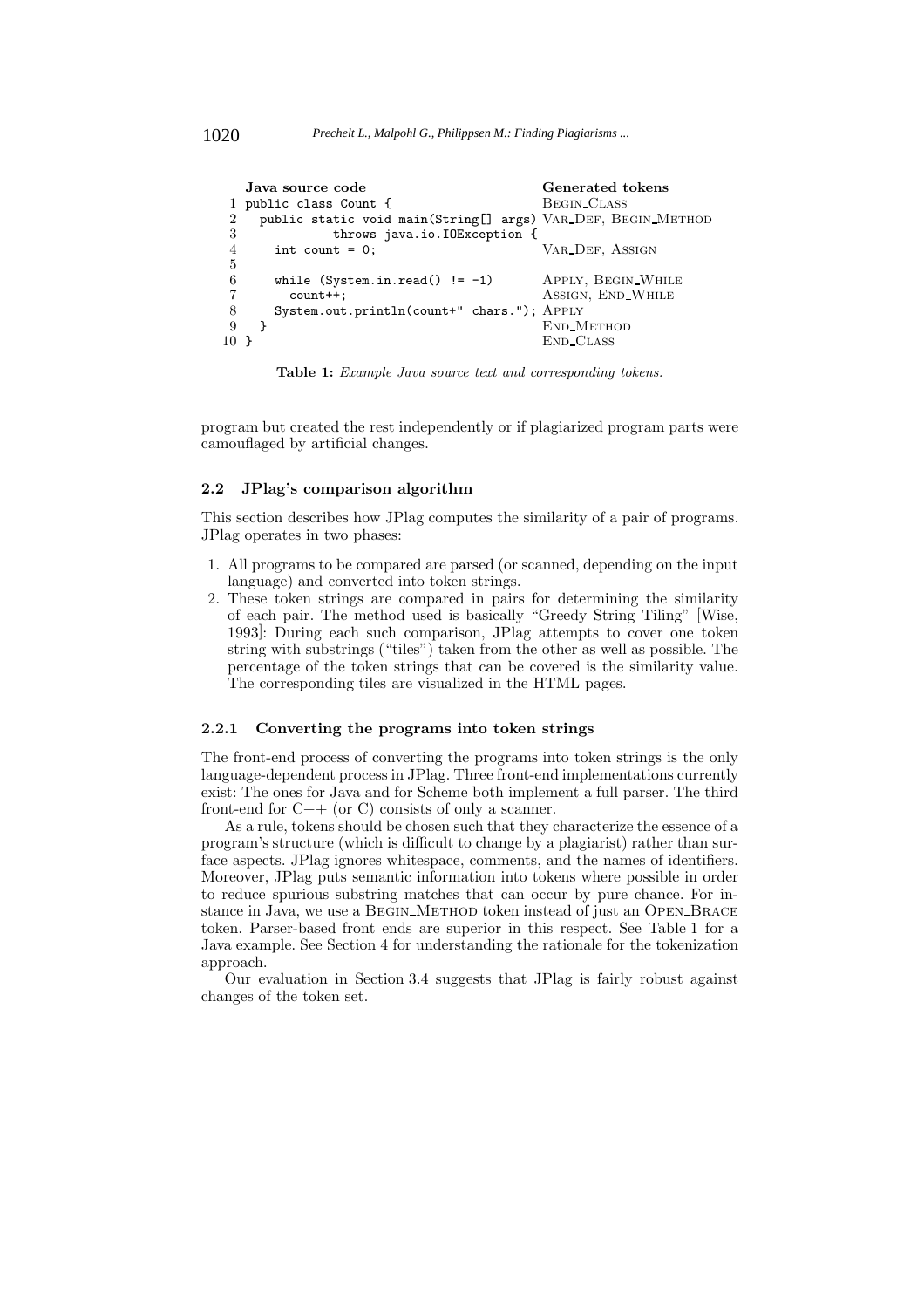```
0 Greedy-String-Tiling(String A, String B) {<br>1 tiles = {};
1 tiles = \{\};<br>2 do \{\begin{array}{ccc} 2 & \text{do } \{ \\ 3 & \text{if } \\ \end{array}maxmatch = M;4 matches = \{\};5 Forall unmarked tokens A_a in A {<br>Forall unmarked tokens B_b in
6 Forall unmarked tokens B_b in B {<br>\mathbf{i} = 0:
                          j = 0;8 while (A_{a+j}) = B_{b+j} \&8<br>9 while (A_{a+j}) = B_{b+j} \&89 unmarked(A_{a+j}) && unmarked(B_{b+j}))<br>10 j + +;
                               j + +;
11 if (j == maxmatch)<br>12 matches = matc
12 \qquad \qquad \text{matches} = \text{matches} \oplus \text{match}(a, b, j);<br>13 \qquad \qquad \text{else if } (i > \text{marmatch}) \{13 else if (j > maxmatch) {<br>14 matches = {match(a.
14 \begin{aligned} \textit{matches} = \{match(a, b, j)\}; \\ \textit{marmatch} = i \end{aligned}maxmatch = j;16 }
17 }
18 }
19 Forall match(a, b, maxmatch) \in matches \{<br>20 For i = 0 \dots (maxmatch - 1) {
20 For j = 0... (maxmatch − 1) {<br>21 mark(A_{a+i});
21 mark(A_{a+j});<br>22 mark(B_{b+j});22 mark(B_{b+j});<br>23 }
23 }
24 tiles = tiles \cup match(a, b, maxmatch);<br>25 }
25 }
26 } while (maxmatch > M);
27 return tiles;
28 }
```
Table 2: The "Greedy String Tiling" algorithm [Wise, 1993]. The  $\oplus$  operator in line 12 adds a match to a set of matches if and only if it does not overlap with one of the matches already in the set. The triple *match*(*a, b, l*) denotes an association between identical substrings of *A* and *B*, starting at positions *A<sup>a</sup>* and *Bb*, respectively, with a length of *l*.

#### **2.2.2 Comparing two token strings**

The algorithm used to compare two token strings is essentially "Greedy String Tiling" [Wise, 1993]. When comparing two strings A and B, the aim is to find a maximal set of contiguous substrings that have the following properties: each substring occurs in both  $A$  and  $B$ , is as long as possible and does not cover a token already covered by some other substring. To avoid spurious matches, a minimum match length  $M$  is enforced.

"Greedy String Tiling" is a heuristic algorithm, because guaranteeing maximality for the set of substrings found makes the search too expensive. Here is the rough sketch (see Table 2 for the pseudocode). The algorithm iterates the following two steps:

**Step 1 (lines 5–18):** The two strings are searched for the biggest contiguous matches. Conceptually, this is done by 3 nested loops: The first one iterates over all the tokens in A, the second one compares the current token with every token in B. If they are identical, the innermost loop searches for the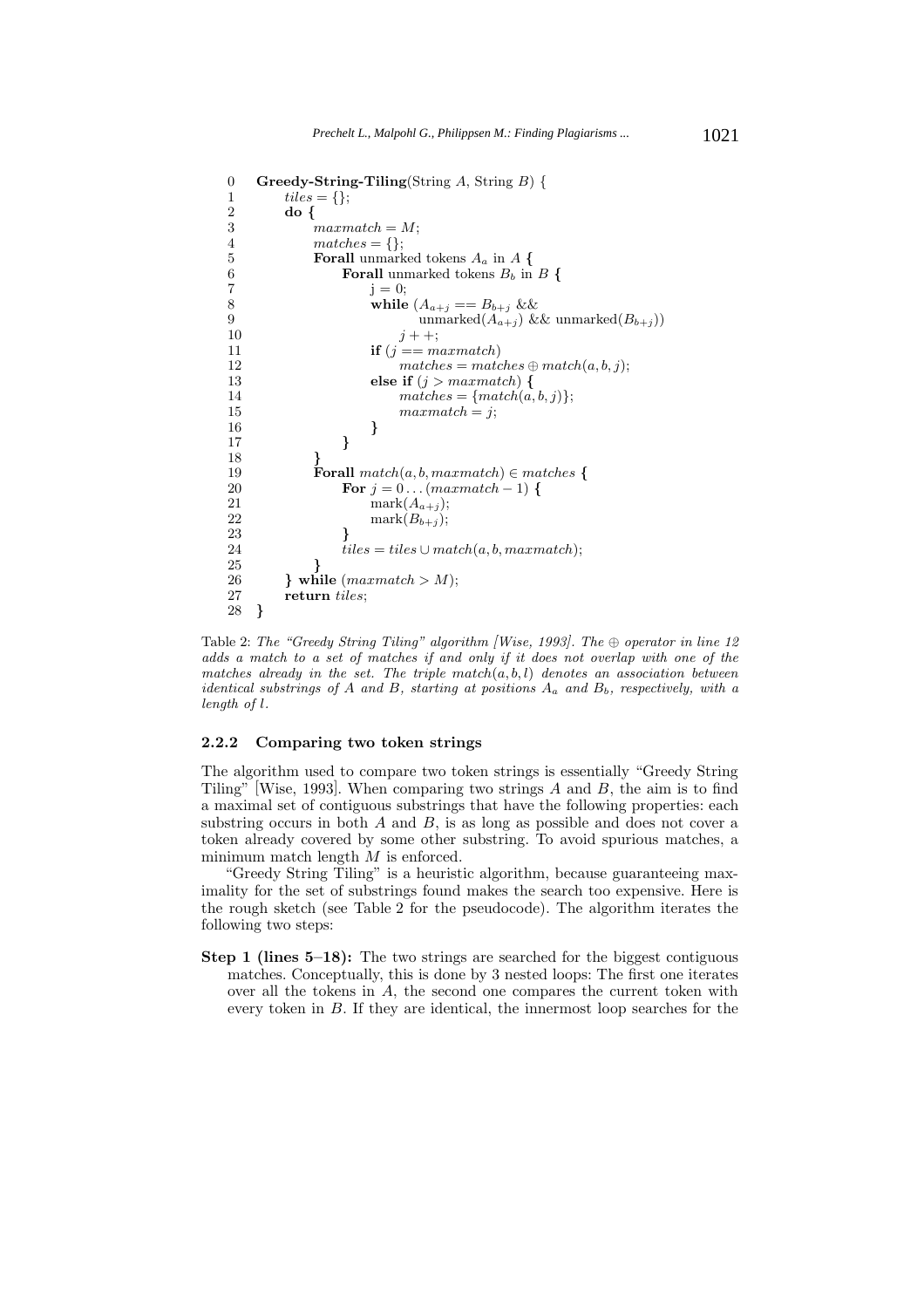end of the match. These nested loops collect the set of all longest common substrings.

**Step 2 (lines 19–25):** Mark all non-overlapping matches of maximal length found in Step 1. This means that all their tokens are marked and thus may not be used for further matches in Step 1 of a subsequent iteration. In the terminology of Wise, by marking all the tokens a match becomes a *tile*.

These two steps are repeated until no further matches are found. Since further tokens are marked in each step, the algorithm always terminates. It returns a list of tiles from which we need to compute a similarity measure. This measure should reflect the fraction of tokens from the original programs that are covered by matches. We define it as  $sim(A, B) = 2 \cdot coverage(tiles)/(|A| + |B|)$  where  $coverage (tiles) = \sum_{match(a,b,length) \in tiles} length.$ <br>The run time complexity of this heuristic s

The run time complexity of this heuristic algorithm is still fairly high. In the worst case, all three nested loops are executed to their fullest. Despite the decreasing match length in later iterations this can lead to a number of steps as large as  $\tilde{\Theta}((|A|+|B|)^3)$  if only a single shortest conceivable match is marked in each iteration, yet all tokens of both strings are covered in the end [Wise, 1993; Prechelt *et al.*, 2000]. In the best case, no single token from A occurs in B at all and the search requires  $\Theta((|A|+|B|)^2)$  steps.

## **2.2.3 Wise's and JPlag's run time optimizations**

Although the worst case complexity can not be reduced, the average complexity for practical cases can be improved to almost  $\Theta(|A|+|B|)$  by applying an idea from the Karp-Rabin pattern matching algorithm [Karp and Rabin, 1987].

The Karp-Rabin algorithm finds all occurrences of a short string (the "pattern" P) in a longer string (the "text" T) by using a hash function. To do that, the hash values of all substrings with length  $|P|$  in T are calculated. This can be done in linear time by using a hash function  $h$  that is able to compute the value of  $h(T_tT_{t+1}...T_{t+|P|-1})$  from the values of  $h(T_{t-1}T_{t}...T_{t+|P|-2}), T_{t-1}$  and  $T_{t+|P|-1}$ .<br>All the hash values are then compared with the value of P. If two values are the All the hash values are then compared with the value of  $P$ . If two values are the same a character-wise comparison takes place to verify that an occurrence of same, a character-wise comparison takes place to verify that an occurrence of P in T has been found. The complexity of this algorithm in practice is almost linear.

Our modification of Wise's Greedy String Tiling applies the basic idea of Karp-Rabin matching in the following manner:

- 1. The hash values are computed for all substrings of length s in time  $\Theta(|A| + \Theta)$  $|B|$ ). JPlag uses  $s = M$ , Wise's algorithm adapts s as described below.
- 2. Each hash value from A is then compared with each one from B. If two values are the same, the match is verified by comparing the substrings token by token. Then the algorithm tries to extend the match as far as possible beyond the range that is covered by the hash function.
- 3. A hash table is used for locating the substrings from B that have the same hash value as a given substring from A.

The worst case complexity of this algorithm is still  $\Theta((|A|+|B|)^3)$ , since all substrings may have to be compared token by token, but in practice a complexity of much less than  $\Theta((|A|+|B|)^2)$  is usually observed.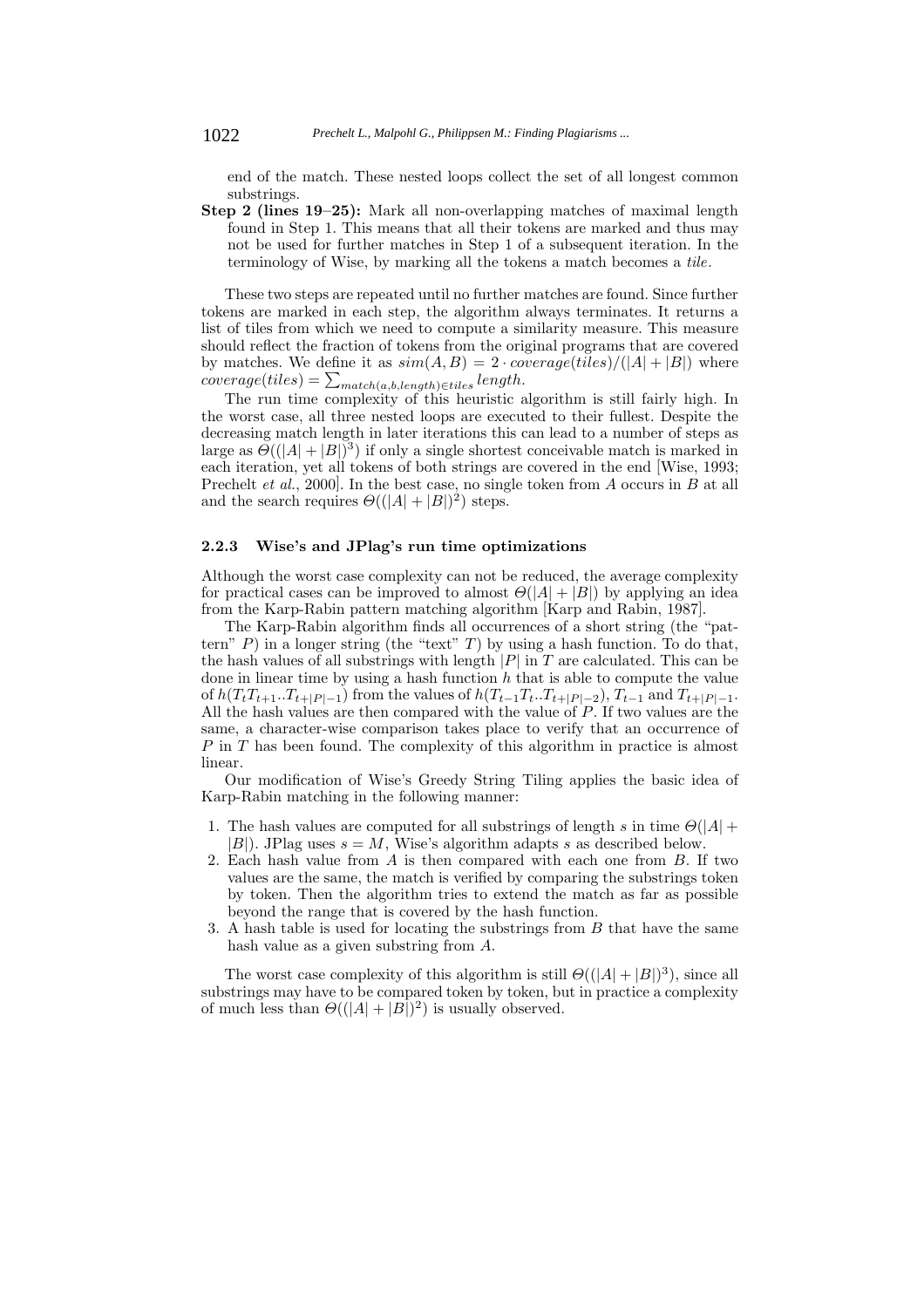JPlag does all the hash computations (hash values of both strings plus hash table for string  $B$ ) upfront, i.e., only once before the tiling process. When a match is found and a tile is marked, the corresponding entries in the static hash table are no longer valid for subsequent iterations. Since JPlag leaves the affected entries in the table, the verification substep (number 2 above) becomes somewhat more complicated.

In contrast, Wise recalculates all the hash values and the hash table in each iteration, so that any match found will be valid.<sup>2</sup>

Of these two approaches, we found the static pre-computation plus the slightly more costly validity checks to be faster for JPlag's default parameters and typical token strings.

## **3 Evaluation of the JPlag system**

In this section we will investigate JPlag's discrimination performance and its sensitivity to program structure, frequency of plagiarisms, and the free parameters of the JPlag algorithm. We present an empirical study based on several sets of real student programs plus a number of explicitly made plagiarisms.

# **3.1 Setup of our study**

This section describes the sets of programs, the criteria used for quantifying the results, and the sets of free parameters considered in the evaluation.

## **3.1.1 Original program sets used: Simple, Hard, Clean, Large**

We used four different kinds of programs as the benchmarks in our study. Three were programming exercises from a second-semester Informatics course, the fourth was from a graduate advanced programming course that introduced Java and the AWT to experienced students. For an overview, see Table 3 and ignore the rightmost two columns for now.

**"Simple": maximize flow.** An algorithm for computing the maximum flow through a directed graph with capacity-weighted edges. The program is based on a reusable GraphSearch class not included in the source investigated here. This program set shows rather large variability in program length and structure. The average length is 236 non-empty, non-comment lines of code (LOC). It includes 2 programs that are plagiarisms of others (that is, 4 programs forming 2 plagiarism pairs). We determined the plagiarism pairs within this and the other program sets by a careful manual comparison of all programs, i.e., we applied the best possible check a human reviewer can do. Due to the fair amount of structural variation in these programs, we consider this program set a relatively easy task for JPlag and hence give this program set the name *Simple*.

 $^2$  To reduce the work required for validation, Wise's algorithm is based on a logarithmic approach to find the longest matching tiles. When JPlag finds a match of length  $M,$ JPlag conceptually tries to extend the matching tile token by token until a difference is found. Since Wise uses a smaller *M* (3 instead of 9), this iterative process in general would take too long. Hence, Wise starts by looking at larger candidates for a match (substring length  $s = |A|/2$  in substep 1 above) and then decreases s in each iteration until *s* reaches *M*.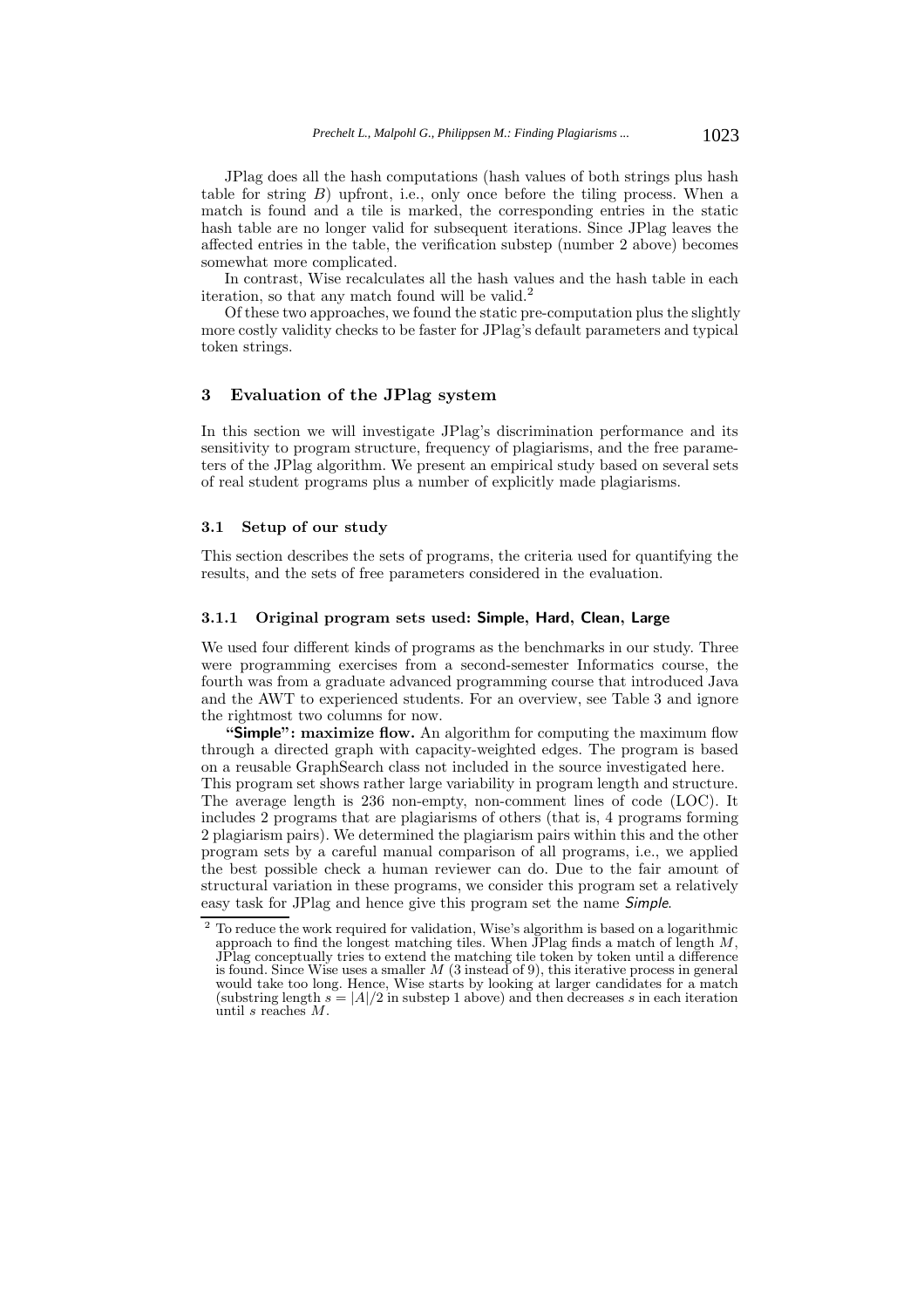| set          |    |      | $n$ pairs plags pairs |                | %                | $\boldsymbol{P}$ | $_{R}$         |
|--------------|----|------|-----------------------|----------------|------------------|------------------|----------------|
| Simple       | 28 | 378  | $\overline{2}$        | $\overline{2}$ |                  |                  | $0.5 100\ 100$ |
| Hard         | 60 | 1770 | 6                     | 6              | 0.3 <sub>l</sub> | 36               | 67             |
| Hard.P       | 42 | 861  | 31                    |                | 102 11.8 100     |                  | 73             |
| Hard all 85  |    | 3570 | 31                    | 102            | 2.9              | 91               | 73             |
| Clean        | 32 | 496  | $\overline{0}$        | 0              |                  | $0.0$ 100 n.a.   |                |
| Large        | 59 | 1711 | $\overline{4}$        | 4              |                  | 0.2 100          | 100            |
| Large.P      | 54 | 1431 | 44                    |                | 192 13.4 100     |                  | 92             |
| Large all 99 |    | 4851 | 44                    | 192            |                  | 4.0 100          | 92             |

Table 3: Characteristics of the program sets and results when using default parameters: Name; number *n* of programs in set; corresponding number of program pairs; number of plagiarisms (excluding the original base program of each plagiarism cluster); number of pairs that are plagiarism pairs; plagiarism content; precision; recall. See Section 3.1.3 for definitions.

**"Hard": multiply permutations.** Multiply two permutations represented as permutation matrices which are implemented by an array of integers indicating the position of the 1 for each row.

This is a very short program (average length 43 LOC) with a rather fixed structure. We may expect that even programs written independently will look very similar. Therefore, this program set is a very hard test for JPlag and will hence be named *Hard*. In the program set are 12 programs forming 6 plagiarism pairs.

**"Clean": k-means.** The one-dimensional k-means clustering procedure, using absolute distance as the distance function and initializing with equidistant means over the range of the data.

The average program length is 118 LOC. This program set does not contain any plagiarisms at all and will thus be named *Clean*.

**"Large": Jumpbox.** A simple graphical game where the player has to move the mouse into a square that jumps around on the screen. This set has the longest programs on average and also the largest variation in program design; average program length is 263 LOC. In the program set there are 4 plagiarism pairs. It also contains two other pairs that have a lot of similarity, but that we do not consider to be actual plagiarisms. For one of these, the two programmers have apparently worked together in an early phase, but then finished their programs independently. For the other, the two programs share a common fraction used as a base and taken from an earlier AWT programming exercise.

### **3.1.2 Artificial program sets: Hard.P, Large.P and others**

In order to investigate the behavior of JPlag more closely, the amount of actual plagiarisms in our program sets is insufficient. Therefore, we collected further plagiarisms by publicly posting a "Call for plagiarisms" on a web site and collecting submissions via email. The students and other programmers who answered our call downloaded a source program from our web page, modified it, and sent it back. They were told to behave like a student who was plagiarizing and trying to deceive a plagiarism detection program, in particular not to spend an inordinate amount of time. The middle 80% of the plagiarists ended up using between 7 and 40 minutes self-reported time.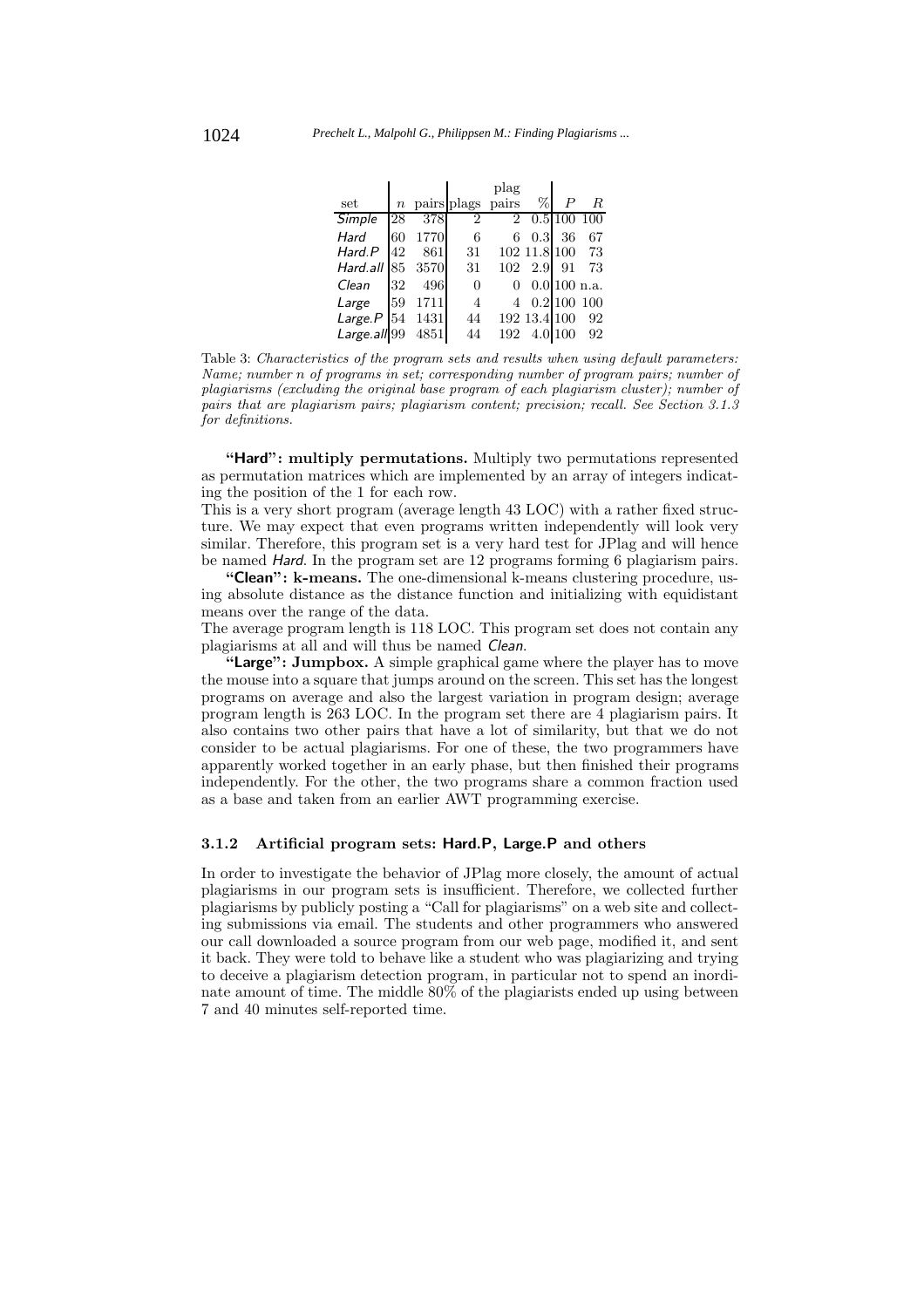For each of the 12 original programs posted (6 chosen randomly from program set *Hard* and another 6 from *Large*), we thus collected up to 14 plagiarized versions, resulting in up to 105 additional plagiarism pairs. Based on these additional plagiarisms, we formed additional program sets for the evaluation of JPlag (see again Table 3):

**Hard.all** is based on the union of *Hard* and the set of additional plagiarisms collected for it.

**Hard.P** is based on *Hard.all* but contains only all those programs for which a plagiarism exists as well (original or collected). In this program set, a large fraction of all program pairs is a plagiarism pair.

**Large.all and Large.P** are created in the same manner based on *Large* and the additional plagiarisms collected for it.

Note that for brevity *Hard.all* and *Large.all* will not be discussed separately in Sections 3.2 and 3.3 but are included in the results shown in Sections 3.4 and 3.5, where we also used two smaller subsets with high plagiarism content from *Hard.all* and two more from *Large.all*.

## **3.1.3 Evaluation criteria, Definitions**

JPlag can be viewed as an information retrieval system with a fixed query: Given a set of program pairs, retrieve all those pairs that are plagiarisms, but none of the others. For such an operating mode we just need to turn the similarity value produced for each pair into a yes/no decision by applying a cutoff threshold: all pairs with similarity above the threshold will be considered plagiarism pairs.

For characterizing the correctness of JPlag's output, we can then use the common information retrieval quality measures "precision"  $(P)$  and "recall"  $(R)$ . These measures are defined as follows. Assume that we have a set of n programs with  $p = n \cdot (n-1)/2$  pairs and g of these pairs are plagiarism pairs, i.e., one program was plagiarized from the other or both were (directly or indirectly) plagiarized from some common ancestor that is also part of the program set.

Now assume that JPlag returns  $f$  pairs of programs flagged as plagiarism pairs. If t of these pairs are really true plagiarism pairs and the other  $f - t$  are not, then we define precision and recall as  $\tilde{P} := 100 \cdot t/f$  and  $R := 100 \cdot t/g$ , that is, precision is the percentage of flagged pairs that are actual plagiarism pairs and recall is the percentage of all plagiarism pairs that are actually flagged.

Furthermore, we define  $100 \cdot g/p$  as the *plagiarism content*, i.e., the fraction of all pairs that are plagiarism pairs (see the "%" column of Table 3).

## **3.1.4 Other parameters varied in the study**

As described in Section 2.2, there are two free parameters in the JPlag algorithm: the mimimum match length  $M$  and the token set used. Both of these were varied in our study as well.

The default token set "normal" contains tokens describing major program structure (variable declaration, begin/end of class/method etc.) and control flow (return, break, continue, throw, begin/end of if, while, for etc.), plus 2 tokens for assignments (assign) and method calls (apply). It ignores all structure within expressions (operators, operands) and the identity of methods etc. Besides the default token set, we also used a fairly minimal token set (called "struc") containing only tokens related to control flow and program block structure (but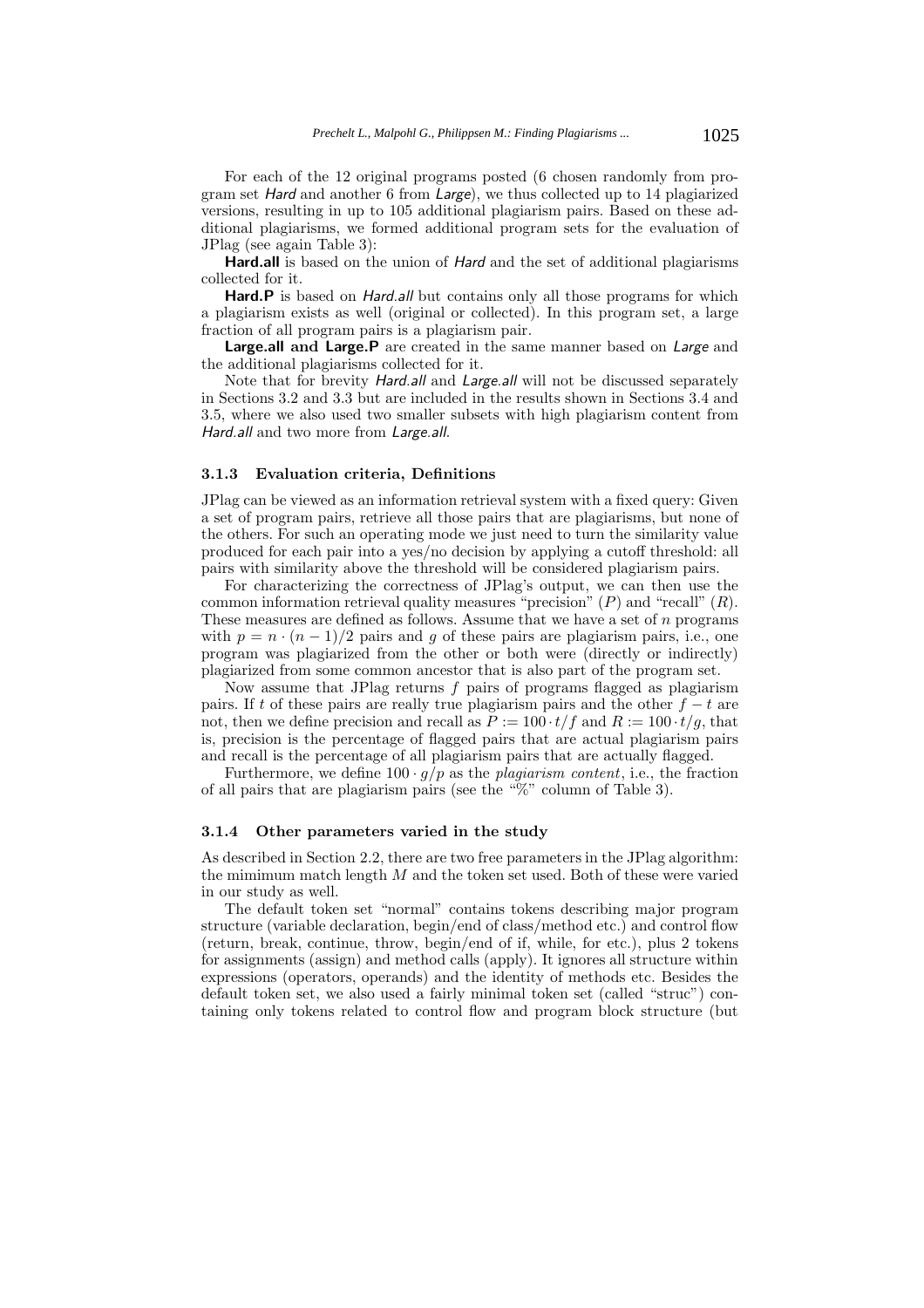not variable declarations). Further, we used a maximal token set (called "full") containing all possible tokens.

We used minimum match lengths 3, 4, 5, 7, 9, 11, 14, 17, 20, 25, 30, and 40. 9 is the default.

### **3.2 Basic results**

For summarizing JPlag's performance in a nutshell, we will first report the values of precision and recall for each of our datasets when using the standard parameters (minimum match length 9, normal token set) and a cutoff threshold of 50%. The summary is shown in the rightmost two columns of Table 3.

As we see, JPlag's performance is flawless for *Simple*, *Clean*, and *Large*; for three out of our four real-world datasets we do not only obtain all of the plagiarism pairs without exception, but the output is also entirely free of nonplagiarism pairs.

For the difficult dataset *Hard* we miss 2 of the 6 plagiarism pairs  $(R = 0.67)$ and falsely retrieve 7 non-plagiarism pairs in addition to the 4 correct ones. The imperfect recall can of course be improved by decreasing the cutoff threshold, but this will also result in further incorrect outputs. This tradeoff will be analyzed in Section 3.3.

The results for the artificial datasets with their high density of plagiarisms are also very good: JPlag detects 92% of all plagiarism pairs in two of the cases (*Large.P* and *Large.all*) and 73% in the other two (*Hard.P* and *Hard.all*) and except for one case (*Hard.all*) the results are completely free of spurious outputs.

Given the broad range of camouflaging attempts tried by our program authors described in Section 4, these are rather impressive results.

### **3.3 Distribution of similarity values; precision/recall tradeoff**

Ideally, JPlag would report a similarity of 0% for any non-plagiarism pair and of 100% for any plagiarism pair. Practically, however, the distinction is hardly ever so clear. Hence, for judging the robustness of the results shown previously, we will now review the distribution of similarity values that JPlag produced for plagiarism pairs and compare it to the distribution from the non-plagiarism pairs. If the two distributions overlap, one or more program pairs will be judged incorrectly.

**Simple: "maximize flow" program.** Our first example is the program set *Simple*. The results are shown in Figure 2. This program set leads to a total of 378 program pairs, only 2 of which are actual plagiarism pairs. The top part of the figure shows the similarity value distribution of the 376 non-plagiarism pairs, the bottom part of the 2 plagiarism pairs.

JPlag perfectly discriminates the plagiarisms from the other programs for a fairly wide range of cutoff thresholds. The left part of Figure 3 shows how recall changes when we gradually increase the cutoff threshold: only for rather high cutoff thresholds will we miss any plagiarisms. The resulting tradeoff between precision and recall is shown in the right part of the figure. We will always have at least either perfect precision or perfect recall and for appropriately chosen cutoff thresholds we even get both at the same time, i.e., the curve reaches the top right corner of the plot (100/100, the ideal point).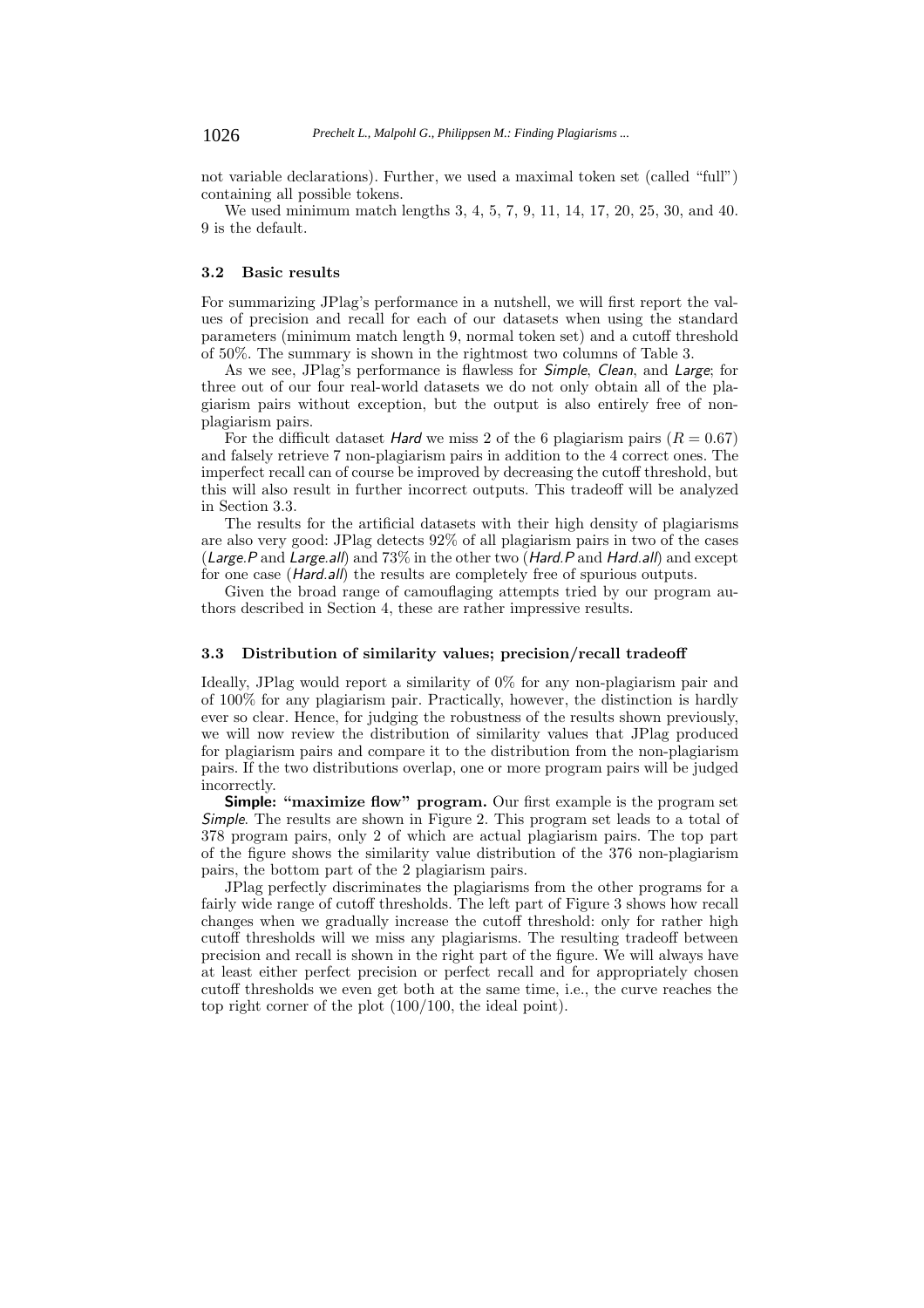Summing up, JPlag's behavior is perfect for this program set.

**Hard: "multiply permutations" program.** Remember that the simplicity of the algorithm suggests a somewhat canonical program structure. We can therefore expect that this program will be an extremely difficult test for JPlag.

Figure 4 indeed indicates that the behavior for the *Hard* program sets is less ideal: There is quite a bit of overlap of the similarity value distributions. Let us consider *Hard* first and note that in absolute numbers, the plagiarism pair distribution is almost negligible because the plagiarism content is only 0.3%. Despite the difficulty, the distribution of similarity values for the non-plagiarisms is almost the same as for *Simple*. On the other hand, with one exception the 6 plagiarism pairs in *Hard* show only moderate similarity, even for a human observer. Looking at the source programs, we got the impression that the students worked at most partially together, but in any case probably finished their programs independently. However, given the small size of the programs, it is impossible to be sure. So one could just as well say these are not plagiarisms at all.

But to get a sort of worst case analysis, let us assume the 6 pairs are indeed all real plagiarisms. Then the precision/recall tradeoff is far from ideal (see Figure 5 bottom), but medium cutoff thresholds still lead to a reasonable compromise with a recall of for instance 67 as seen before.

For the plagiarisms-only program set *Hard.P*, the plagiarism pair similarity distribution becomes even wider, as we see in Figure 4 (top), but its median



Figure 2: Distribution of similarity values found among plagiarism pairs and among non-plagiarism pairs of the *Simple* program set. (The box and whiskers indicate the 10%, 25%, 75%, and 90% quantiles. The fat dot is the median. The 'M' and dashed lines indicate the mean plus/minus one standard error. The curved line is a kernel estimation of the probability density function.) JPlag will achieve perfect separation with any cutoff threshold between  $47$  and  $85$ , i.e. both precision and recall are 100 in this case.



Figure 3: Left: recall/threshold tradeoff for *Simple*. (The 'x' marks the middle of the diagram.) This dataset can stand very high cutoff thresholds before recall begins to decline. Right: precision/recall tradeoff for *Simple*. The behavior is ideal.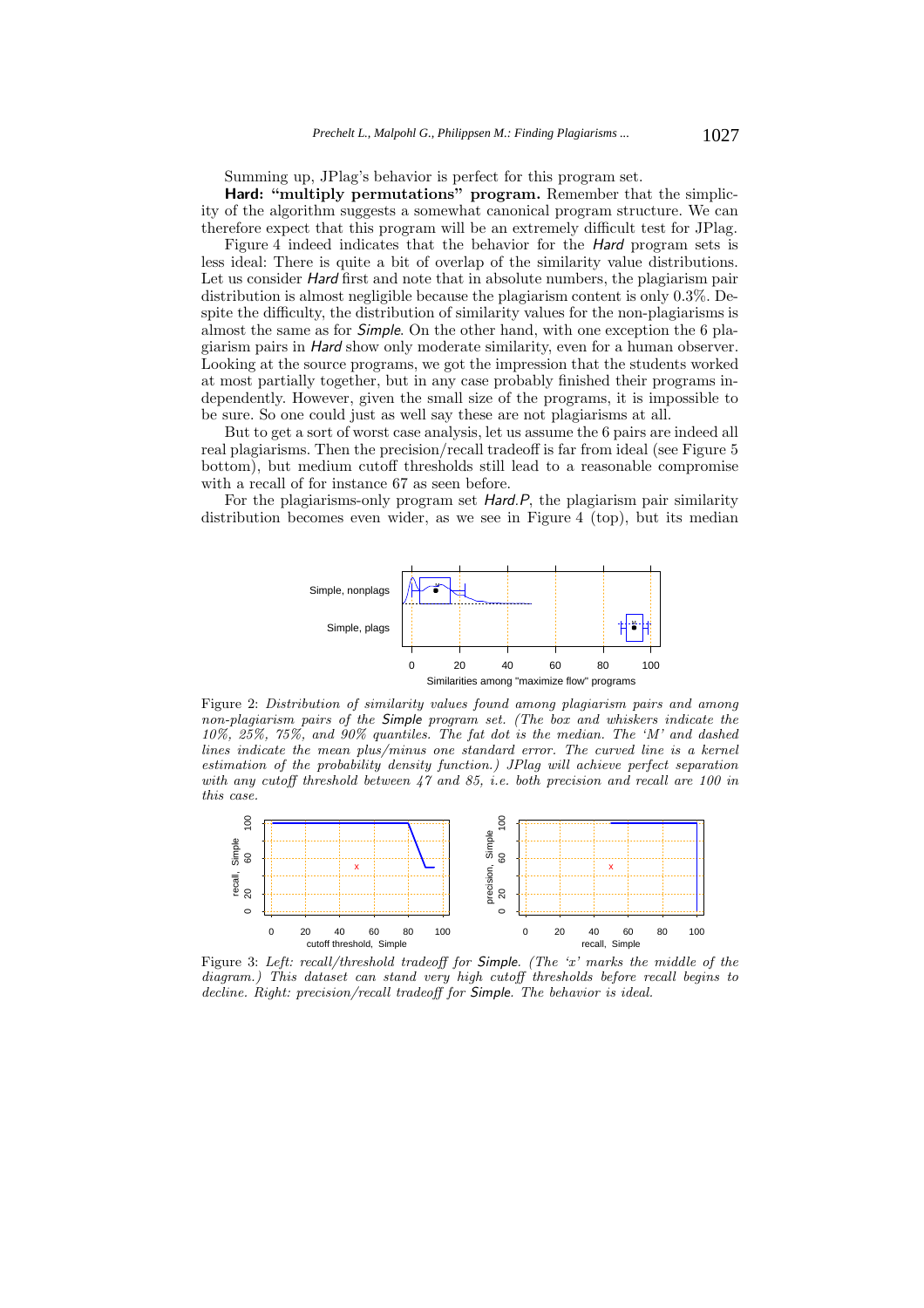

Figure 4: Distribution of similarity values found among plagiarism pairs and among non-plagiarism pairs, for artificial program set *Hard.P* (top) and original program set Hard (bottom). For the original programs, there is only little overlap of the similarity ranges. The plagiarism pairs of the artificial programs have a rather wide distribution and hence more overlap with the non-plagiarism's similarities.



Figure 5: Left graphs: recall/threshold tradeoff. Right graphs: precision/recall tradeoff. Bottom graphs: *Hard*. Recall rapidly declines with large thresholds, but at threshold 50 we get a reasonable  $R = 67$ . With high recall values, only somewhat unsatisfying precision can be achieved. Top graphs: *Hard.P*. Recall declines only slowly and steadily for larger cutoff thresholds. A recall  $R > 80$  can be realized with near-perfect precision; a rather good behavior.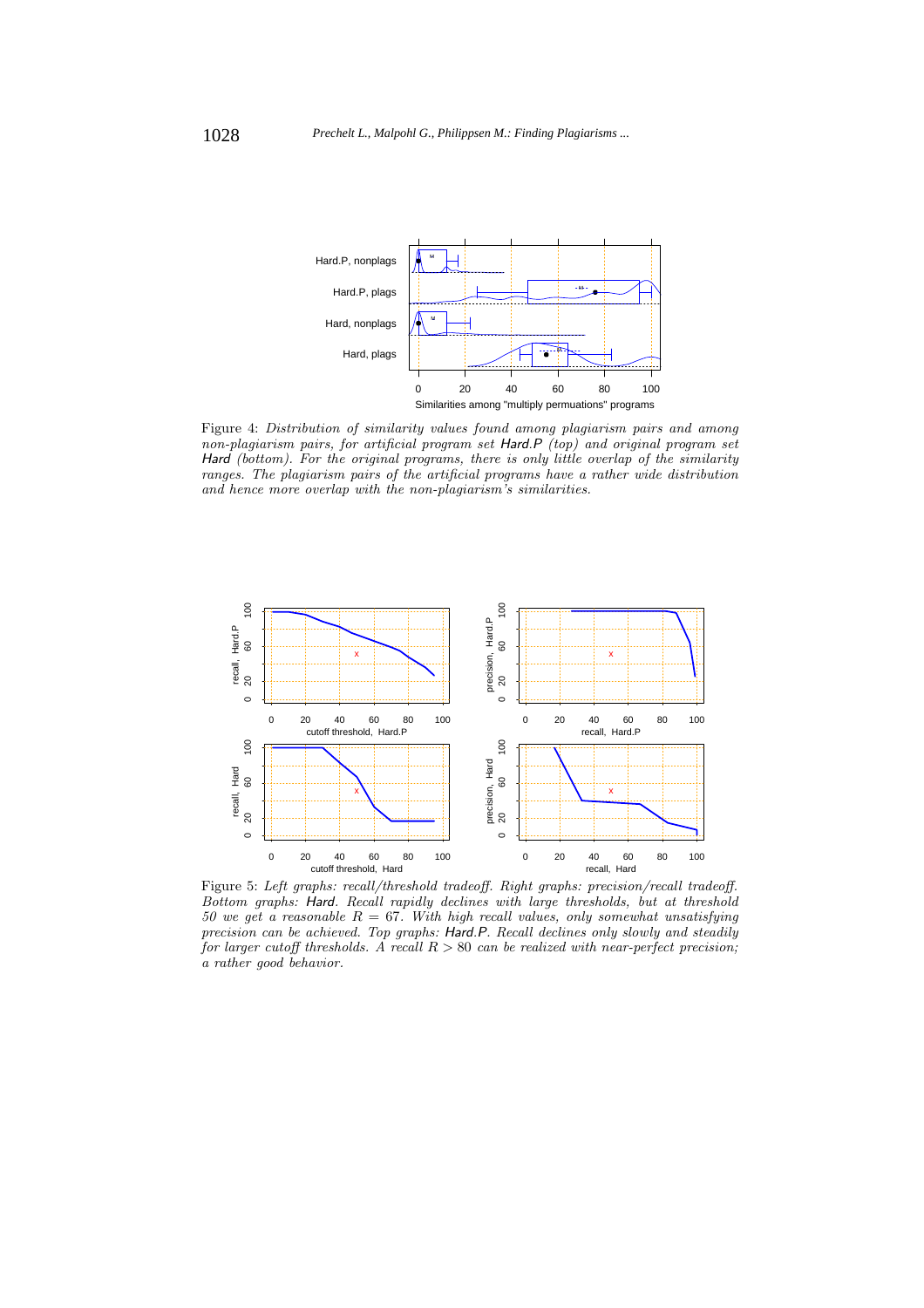is at a promising 76% similarity. And indeed, the recall curve and the precision/recall tradeoff show a rather benign and satisfying behavior (Figure 5 top): if the threshold is chosen too low, precision drops sharply, but a recall of 70 to 80 can easily be realized with perfect precision.

Summing up, JPlag shows good performance (possibly even very good or perfect performance, we don't know) even for this extremely difficult benchmark.



Figure 6: Distribution of similarity values found among all pairs in *Clean*. This program set does not contain any plagiarisms at all and all program pairs have rather low similarity values. The maximum is 27.



Figure 7: Distribution of similarity values found among plagiarism pairs and among non-plagiarism pairs, both for *Large* (bottom half of figure) and *Large.P* (top half of figure). For the original programs, JPlag achieves perfect separation of plagiarisms and non-plagiarisms with any cutoff threshold between 44 and 56. For the plagiarized programs, there is a single program that is very dissimilar to all others in its plagiarism group, resulting in 14 similarity values in the range 8 to 16, but all others can be separated perfectly by cutoff thresholds between 22 and 43.

**Clean: "k-means" program.** In this benchmark, there is nothing to find, since the program set does not contain any plagiarisms. As we see, the similarity values found by JPlag are indeed all so small that we will obtain perfect performance with almost any cutoff criterion; see Figure 6.

**Large: "Jumpbox" program.** As can be seen in Figure 7, the separation is very good for the large benchmark as well. For the original program set, perfect performance can be achieved (Figure 8 bottom). For the collected plagiarisms, only a single well-camouflaged program spoils the otherwise perfect result (Figure 8 top). The deterioration behavior of the recall curve is fairly good in either case.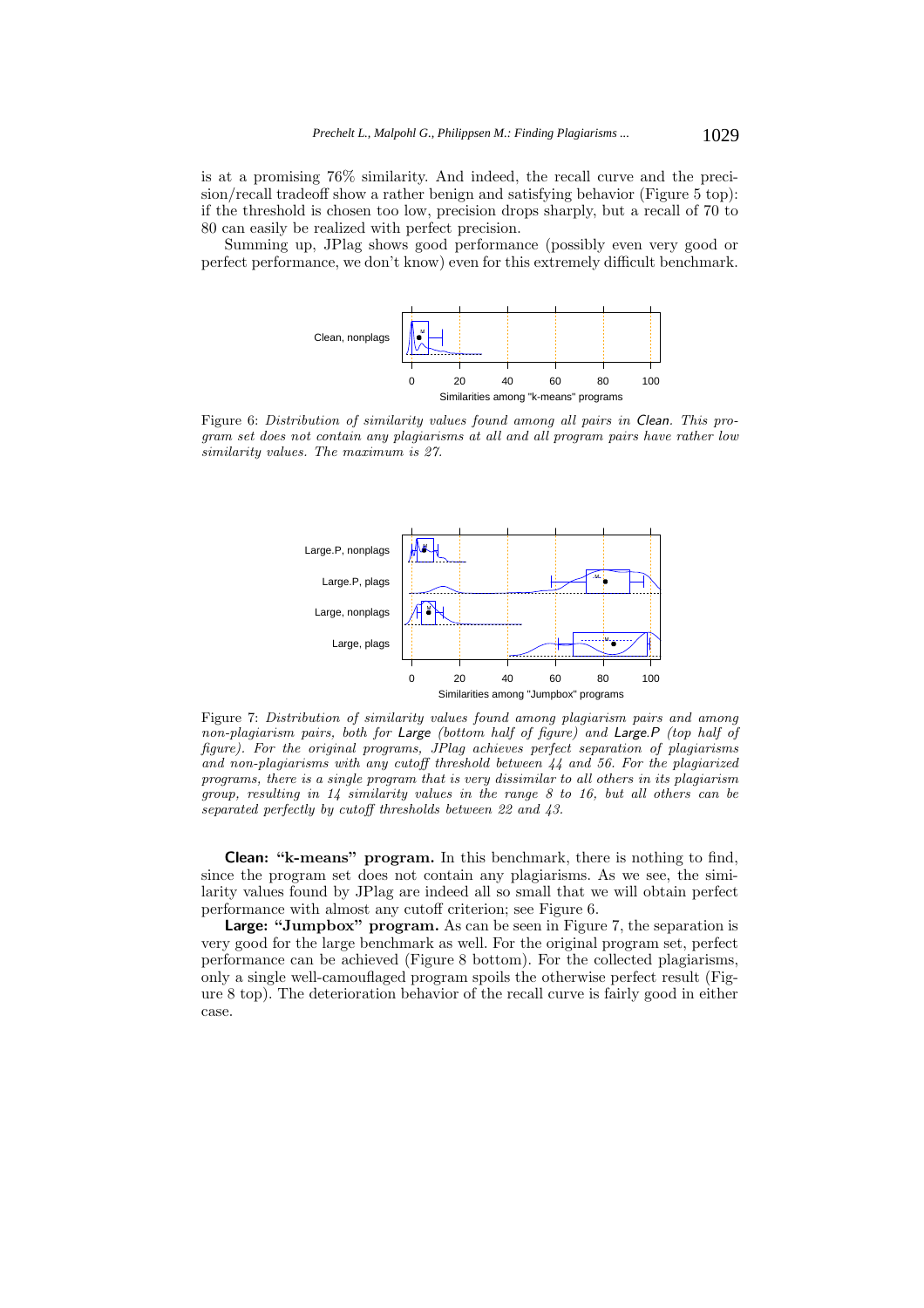## **3.4 Influence of token set and minimum match length**

All of the data presented so far used JPlag's default parameters: The "normal" token set and the standard minimum match length of 9. However, we are also interested how robust JPlag is against changes in these parameters, and how such changes interact with the program set to be analyzed. Therefore, with the performance measure introduced below we will investigate how JPlag's performance changes for different minimum match lengths, cutoff thresholds, token sets, and program sets.

We measure the total plagiarism discrimination performance of JPlag by a weighted sum of precision and recall. We choose a relative weight of 3 for recall (versus precision) since it makes sense to penalize false negatives (non-detected plagiarisms) far more than false positives, which merely introduce more work for the final judgement by the human user. Hence, the performance measure becomes  $P + 3R$ . The exact value 3 is not important, the results with a weight of 2 or 4 would be similar.

We will leave out the voluminous details of the analysis here and only present the results; more detail can be found in [Prechelt *et al.*, 2000].

When analyzing the correlation between the minimum match length M and the  $P+3R$  measure when using the "normal" token set and cutoff threshold 50, we made the following observations:

- 1. The best value of M may depend on the cutoff threshold chosen. This is not surprising, because a smaller  $M$  results in generally higher similarity values.
- 2. As a result, the general performance trend for increasing  $M$  may be upwards, downwards, or hill-shaped.
- 3. Thus, any fixed M must be considered a compromise.
- 4. Low minimum match lengths tend to produce spurious matches and hence reduce precision.
- 5. High minimum match lengths tend to miss more plagiarized regions and hence reduce recall, in particular for the artificial program sets with their higher plagiarism content.



Figure 8: Left: recall/threshold tradeoff. Right: precision/recall tradeoff. Top: *Large.P*. Bottom: *Large*.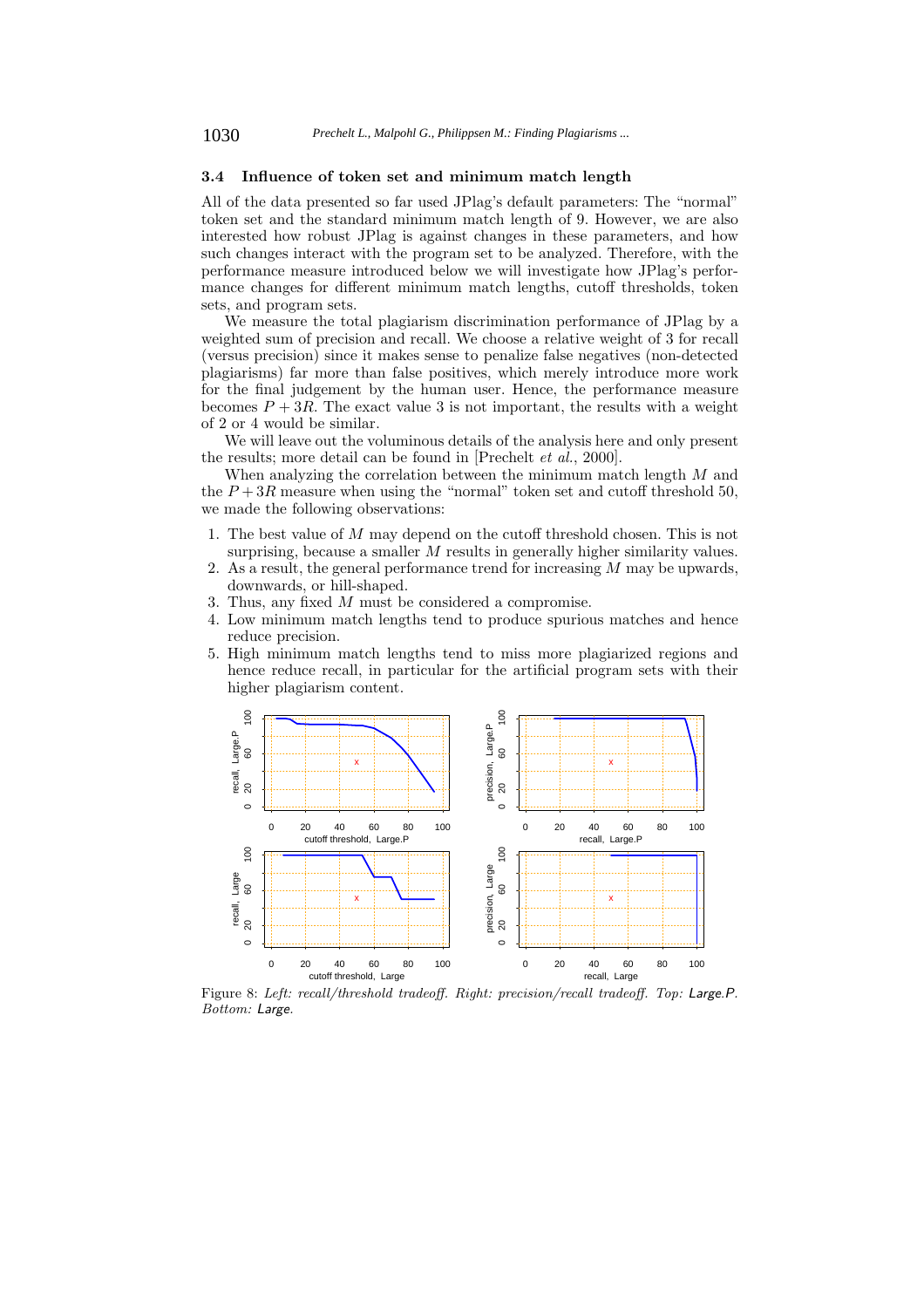6. Overall, unless the value chosen is far away from the optimal one, the loss of performance is only small.

We conclude that JPlag is robust against modestly non-optimal choice of  $M$ .

The same analysis using the small "struc" token set finds that due to the shorter token strings, larger values of  $M$  are less advisable. Otherwise, the results are remarkably similar to that for the default token set.

Finally, for the largest possible token set, called "full", we find that due to the longer token strings, a larger M can more often be tolerated, but modest values still tend to be superior. Otherwise, the results are again similar to both the default and the reduced token set.

We conclude that JPlag is highly robust against different choices of token set. This is useful, because it suggests that JPlag may work similarly well for many other programming languages, too, if they allow for a similarly structured token set.

Furthermore, we conclude that the default token set and the default minimum match length of 9 are reasonable and robust parameter choices for JPlag for a wide variety of program sets.

## **3.5 Influence of cutoff criteria**

Normally, one will look at the most similar pairs of programs found by JPlag and decide for each pair individually whether it is a plagiarism pair or not. One will progress in this manner towards lower similarity values until one is satisfied that all plagiarisms were found.

In some cases, though, a fully automatic decision based on a similarity threshold value is preferable: pairs with this or higher similarity will be considered plagiarisms, while pairs with lower similarity will be considered independent. We call such a criterion a cutoff criterion. A cutoff criterion receives as input a vector s of similarity values and it computes a cutoff threshold T as described above.

For evaluating JPlag in fully automatic mode, we have used a number of different such cutoff criteria. Most of them are adaptive to the similarity distribution of the program set under investigation. From the above discussion we already know that cutoff thresholds in the range 30 to 60 will usually yield the best results. However, it is not clear whether any fixed threshold exists that will almost always be optimal. An adaptive criterion that takes the current similarity distribution into account might be more successful. These are the cutoff criteria that we explored:

**thresh.** The threshT family of cutoff criteria uses the simplest possible method: it does not look at the input vector s at all, but rather applies a fixed cutoff threshold to make the decision. We have used various thresholds T from 30 to 95 percent, resulting in the criteria thresh30 through thresh95.

**mplus.** The mplusD family of cutoff criteria is somewhat adaptive towards systematically higher or lower similarity values in s. It returns the median (50% quantile,  $q_{50}$ ) of the similarity values in the vector plus D percent of the distance from the median to 100:  $T = q_{50}(s) + D/100 * (100 - q_{50}(s))$ . In contrast to fixed thresholds, these criteria can somewhat adapt to different "base similarities"; they assume that the median similarity represents a typical non-plagiarism pair,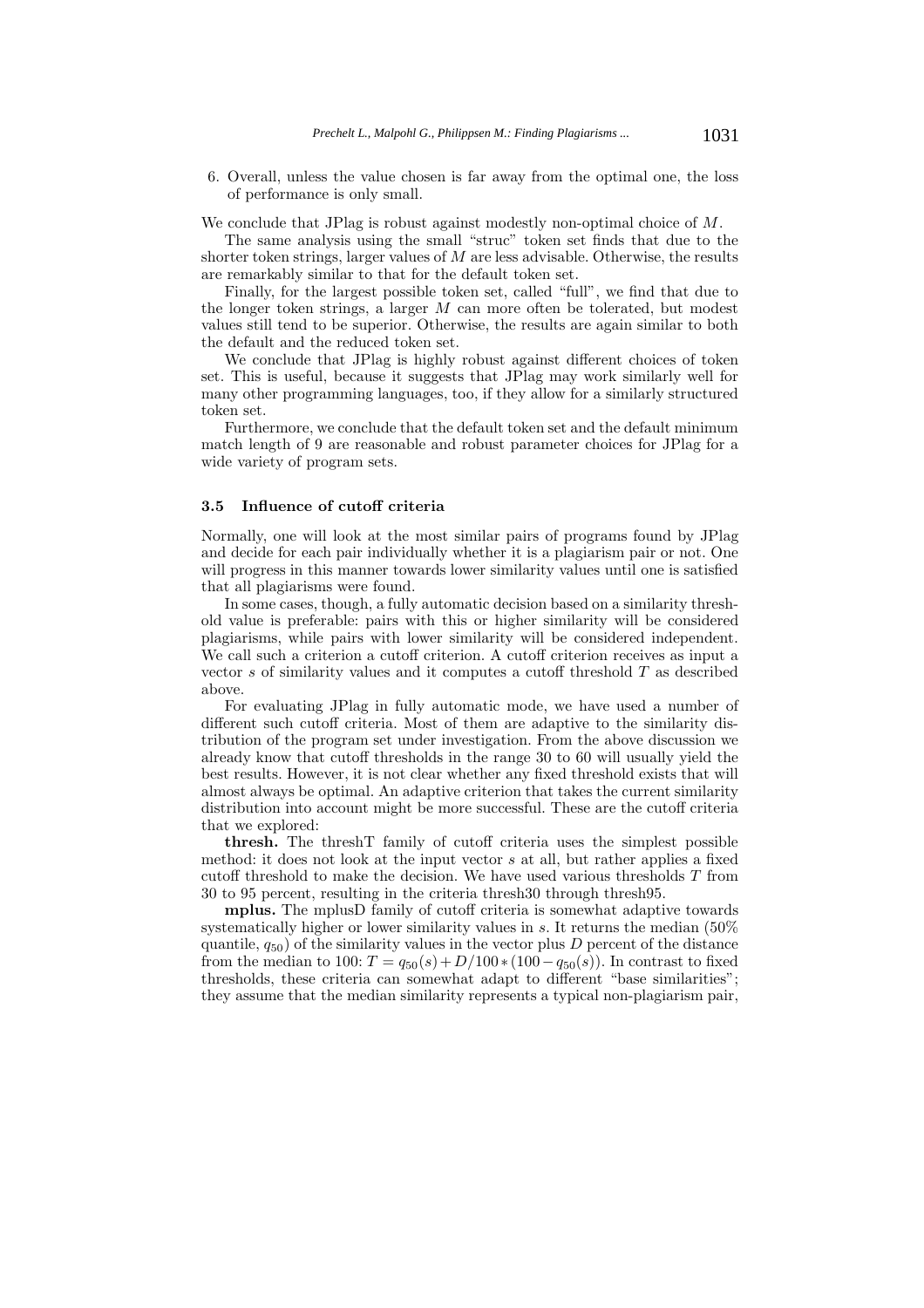because much less than half of all pairs will be plagiarism pairs. We have used mplus25, mplus50, and mplus75.

**qplus.** The qplusD family is equivalent to the mplusD family, except that the starting point of the offset is the third quartile:  $T = q_{75}(s) + D/100*(100-q_{75}(s)).$ The idea is that <sup>q</sup><sup>75</sup> may represent a larger case of accidental similarity, so that even small values of D should not result in false positives. We have used qplus25, qplus50, and qplus75.

**kmeans.** The kmeans cutoff criterion uses one-dimensional k-means clustering to partition the vector into two classes. The class with the higher similarity values will be considered the plagiarism pairs.

**avginf.** The avginfP family of cutoff criteria considers the information content of pairs with about the same similarity value. The idea here is that plagiarisms should be rare and hence the range of similarity values that indicate plagiarisms must have high information content (in the information-theoretical sense of the word). Therefore, we select the threshold  $T$  as the minimum threshold for which the average information content  $\overline{C_{v\geq T}}$  of pairs with this or higher similarity is at least P percent above the overall average  $\overline{C}$ . To do this, the avginf criteria group similarity values into overlapping classes of width 5 percent: Given the vector s of similarity values for all pairs, let  $S<sub>v</sub>$  be the set of similarity values from s that have values  $v \dots v + 5$ . Then the information content of each such pair is  $C_v := -\log_2(|S_v|/|s|)$  and empty classes are defined to have no information content i.e.  $C_v := 0$  if  $S_v = \emptyset$ . Based on these values  $C_v$ , the threshold can tion content, i.e.,  $C_v := 0$  if  $S_v = \emptyset$ . Based on these values  $C_v$ , the threshold can<br>be determined. We have used avginf050, avginf100, avginf200, and avginf400 be determined. We have used avginf050, avginf100, avginf200, and avginf400.

Figure 9 compares the performance distribution of the cutoff criteria, based on the performance measure  $P + 3R$ . For the original program sets, the best criteria are thresh50, thresh60, qplus50, and mplus50. They all have a median of 400 for  $P+3R$  (i.e. at least half of all results are perfect), a mean of about 330 and a first quartile around 280. For the artificial program sets, no criterion manages to be as good as that. The best ones are thresh40, qplus25, and mplus25.

This is good news: for practical purposes (where the amount of plagiarisms is usually small), a rule as simple as thresh50 appears to yield about the best possible results.

## **3.6 Comparison of JPlag and MOSS**

We have also run our benchmark program sets through MOSS [Aiken, 1998], postprocessed the results to use the same similarity measure as JPlag and then computed precision and recall for various cutoff thresholds. The results are shown in Table 4.

The left part of the table assumes an idealized cutoff criterion that picks the optimal threshold in each case. Note that MOSS generally returns similarity values that are quite a bit lower than those of JPlag. As we see, MOSS's performance is essentially the same as JPlag's as far as *Simple*, *Clean*, and *Large* (or its variants) are concerned. The only difference is that MOSS has to rely on the variability of the cutoff threshold a little more strongly than JPlag.

For the variants of the *Hard* program set, however, JPlag is clearly superior: For *Hard.P* and *Hard.all*, JPlag achieves the same recall with much better precision. Note that for *Hard.all*, JPlag achieves  $P = 46, R = 88$  when  $t = 30$ , but this has a lower  $P + 3R$ . Moreover, for the original program set *Hard*, MOSS is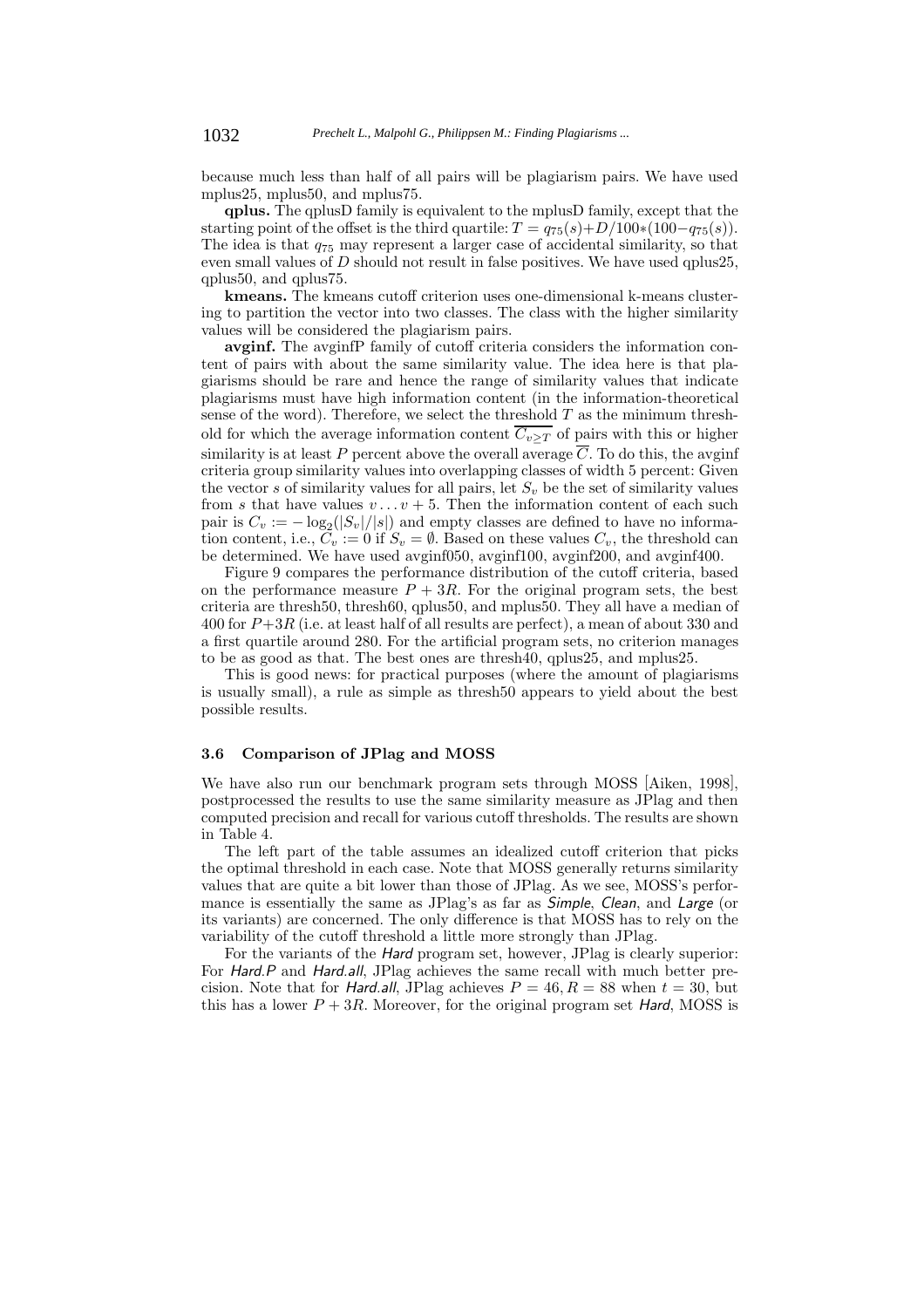unable to find more than one third of the plagiarism pairs, even when the lowest cutoff threshold 10 is being used.

A similar situation arises when we choose a fixed threshold for each of the systems, as shown in the right part of the table: We cut off at 50 percent similarity for JPlag and at 30 percent for MOSS. These thresholds are reasonable and tend to balance precision and recall about evenly. The results show that there is no single case where JPlag's precision or recall are worse than that of MOSS, but quite a few where MOSS's are clearly worse than JPlag's — in particular, again, for the *Hard* program set. As mentioned before, no written description of MOSS's algorithm is available. Therefore, we cannot explain the results.

#### **3.7 Runtime efficiency**

The runtime of JPlag increases quadratically with the number of programs in the program set, and slightly superlinearly with the size of the programs.

However, the resulting runtimes are usually small. The largest of our program sets, *Large.all*, contains 99 programs averaging about 250 LOC. The total run time of JPlag for reading and parsing these programs and performing all of the pairwise comparisons, is about 6 seconds wall clock time on a Pentium III



Figure 9: Performance of various cutoff criteria for the artificial program sets (left) or the original program sets (right), using minimum match lengths of 7, 9, or 11, and any of the token sets.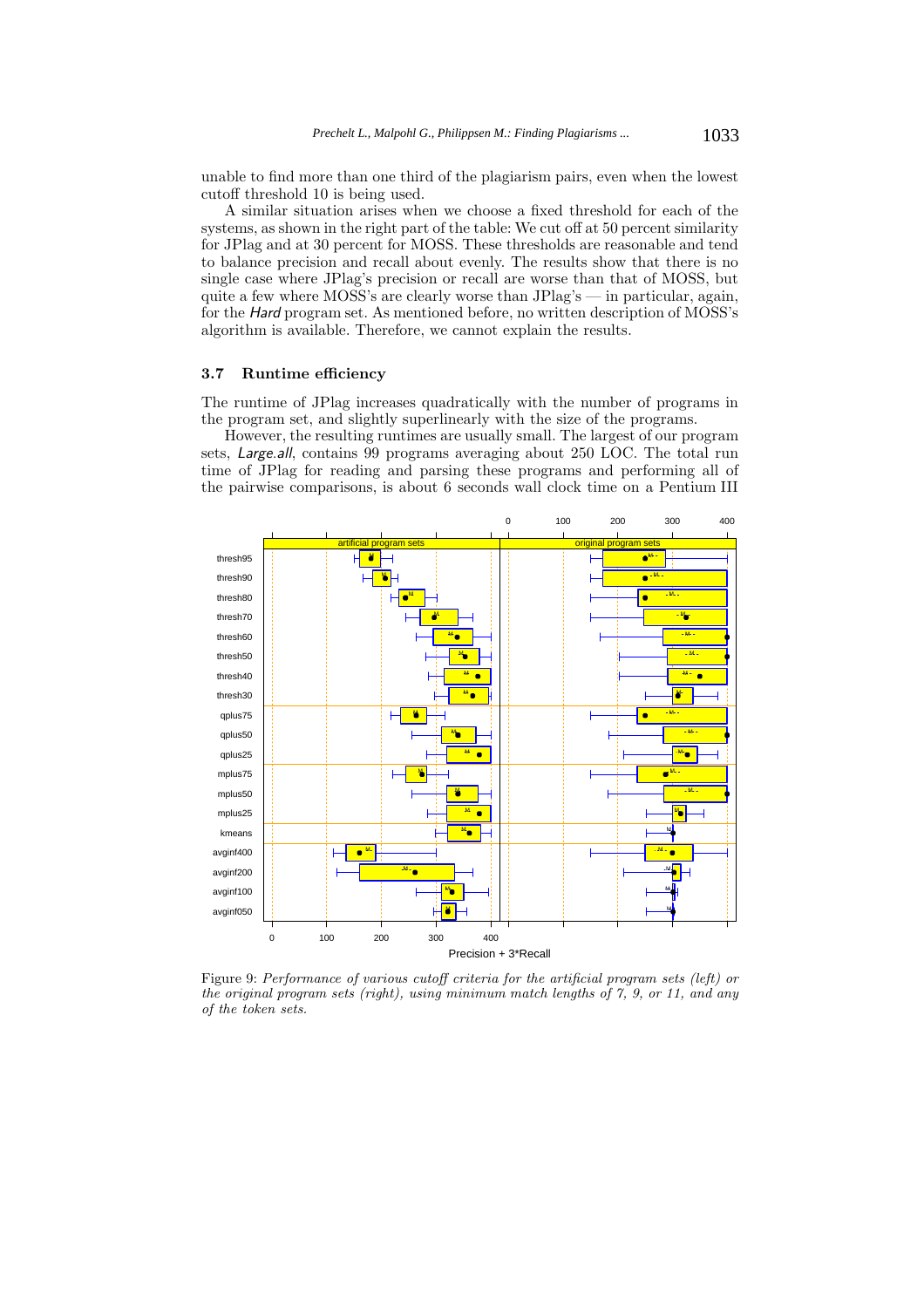Table 4: Comparison of performance of JPlag and MOSS. t: cutoff threshold (for JPlag one of 30, 40, 50, 60, 70, 80, 90; for MOSS one of 10, 20, 30, 40, 50, 60, 70, 80, 90). P: precision. R: recall. Optimal cutoff threshold: threshold is chosen ex post such as to maximize  $P + 3R$ . Fixed cutoff threshold: threshold is chosen in advance and is the same for all datasets (for JPlag, this is the situation shown in Table 3).

| Optimal cutoff threshold Fixed cutoff threshold |       |                  |            |    |         |                                  |       |                  |                     |    |           |                                                   |
|-------------------------------------------------|-------|------------------|------------|----|---------|----------------------------------|-------|------------------|---------------------|----|-----------|---------------------------------------------------|
|                                                 | JPIag |                  | MOSS       |    | JPlag   |                                  |       | <b>MOSS</b>      |                     |    |           |                                                   |
| set                                             |       | $\boldsymbol{P}$ | R          |    | $t$ $P$ | R.                               | t     | $\boldsymbol{P}$ | RI.                 | t. |           | R.                                                |
| Simple                                          |       | 50 100           | 100        |    |         |                                  |       |                  |                     |    |           | 30 100 100 50 100 100 30 100 100                  |
| Hard                                            | 30    |                  | 7 100      | 20 | 3       |                                  | 33 50 | 36               | 67 30               |    | 4         | 17                                                |
| Hard.P                                          | 30    | 98               | 881        | 10 | 58      |                                  |       |                  | 86 50 100 73 30 100 |    |           | 64                                                |
| Hard.all                                        | 40    | 75               | 82.        |    |         | 10 27 86 50 91 73 30             |       |                  |                     |    | -73       | 64                                                |
| Clean                                           |       |                  |            |    |         |                                  |       |                  |                     |    |           | any 100 n.a. any 100 n.a. 50 100 n.a. 30 100 n.a. |
| Large                                           |       |                  | 50 100 100 |    |         | 30 100 100 50 100 100 30 100 100 |       |                  |                     |    |           |                                                   |
| Large P                                         |       | 40 100           | 931        |    | 10 100  |                                  |       | 93 50 100        |                     |    | 92 30 100 | 84                                                |
| Large.all                                       | 40    | 99               | 93         | 10 | -97     |                                  |       | 93 50 100        |                     |    | 92 30 100 | 84                                                |

machine with 700 MHz using JDK 1.3.1 Hotspot. Of this time, about 4 seconds are spent for parsing the programs and only 2 seconds for the actual comparison.

### **4 Successful and non-successful plagiarizing attacks**

This section analyzes the disguising techniques and the types of attacks we have seen in the programs used for the evaluation. Any single instance of an attack will at most result in what we call a *local confusion* of JPlag. Consider the shortest segment of the original code that is necessary to apply a disguising technique. If JPlag does not determine any similarity between the original code segment and the result of the attack, we say that JPlag is locally confused. Local confusion critically depends on both the token set used and the minimal match length.

For example, a local confusion can be caused if a single line of code (or a single token) is inserted into a code segment of minimal match length. After the insertion, JPlag will usually no longer find corresponding code segments that have enough tokens to match. For another example, if a code segment of minimal match length is split into two parts that are then swapped, JPlag is deceived, too.

Unless a program is very short, a number of local confusions is required before a plagiarism escapes its detection (depending on the cutoff criterion). A perfect attack will need to achieve local confusion in every single segment of the original code with minimal match length. JPlag will be successful unless a plagiarist is both creative enough to find enough disguising techniques that can be applied all over the given program (most techniques are only applicable in certain situations) and then eager enough to apply them sufficiently often.

#### **4.1 Futile attacks**

The attacks discussed in this section do not work at all, because they do not cause any modification in the list of tokens that are generated and considered by JPlag. Almost every plagiarist has used at least one of these futile disguising techniques.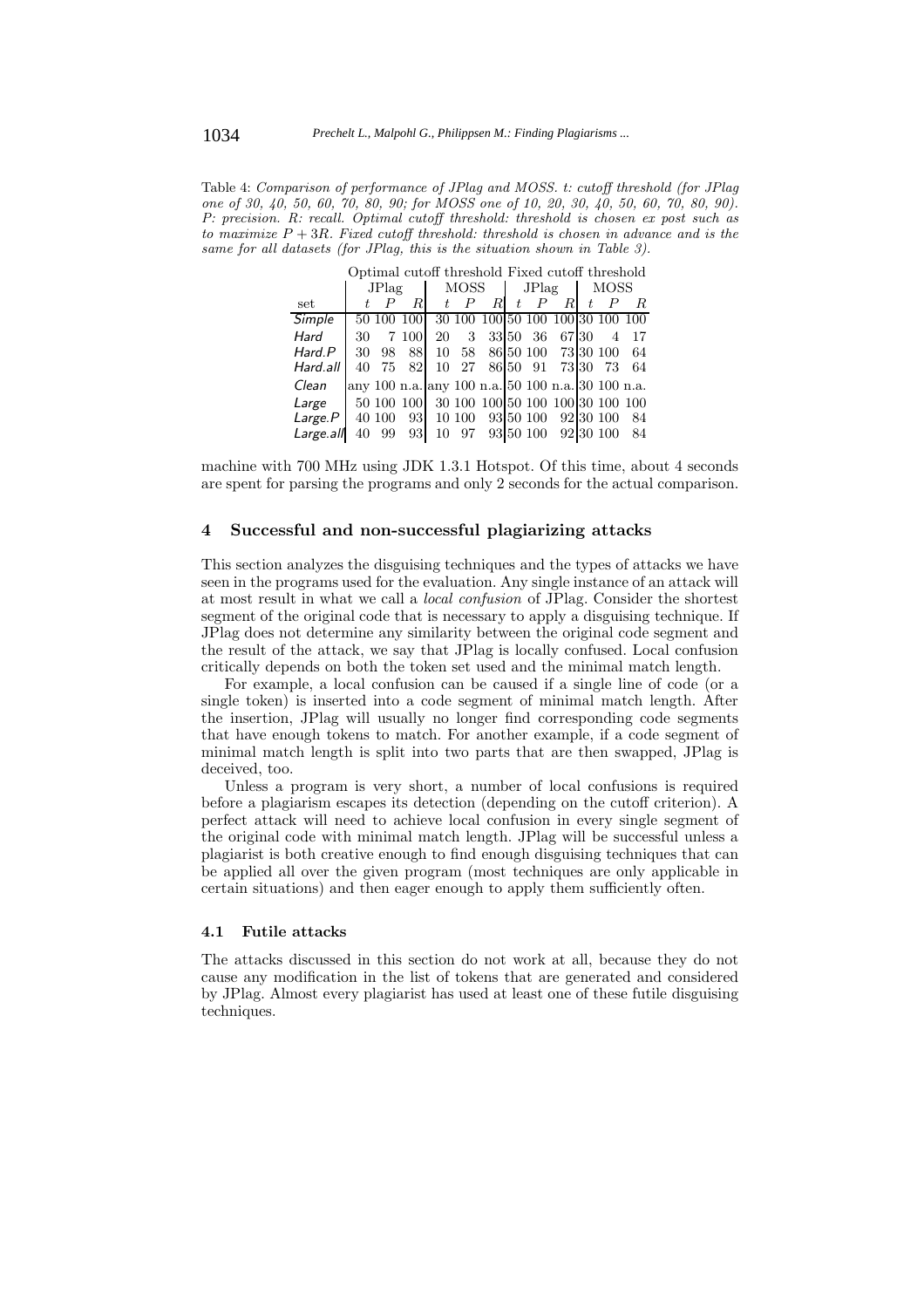- **–** Modification of code formatting by changing line breaks, spaces, and TABs  $[48 \text{ times}^3]$
- **–** Insertion, modification, or deletion of comments [30 times]
- **–** Modification of program output or of its formatting [33 times, 2 successful] In 2 programs the modified output format resulted in extra method invocations.
- **–** Change names of variables, methods, or classes [44 times]
- **–** Split or merge of variable declaration lists [6 times]
- **–** Alteration of modifiers such as private, final etc. [6 times]
- **–** Modification of constant values [3 times]
- **–** Some students did not attempt to disguise their cheating at all and submitted identical copies. This "attack" may work if the number of submission is too large for comparing them all manually and no automatic system is in place. [4 times]

As we see from this list, JPlag's complete ignorance of formatting, comments, literals, and names is paramount to its success. The coarse granularity chosen for the default token set (e.g. ignoring modifiers) is also useful.

## **4.2 Granularity-sensitive attacks**

Roughly speaking, Java classes consist of declarations of methods and variables. The ordering of declarations is irrelevant. Therefore, a promising line of attack is to reorder the declarations in the implementation. However, if the reordered code segments are longer than the minimal match length, JPlag signals block moves instead of being locally confused. Thus, the success of such attacks critically depends on the granularity of their application.

This type of reordering has been used quite frequently by the plagiarists [55 times]. However, only about 15% of them actually confused JPlag.

- **–** Reordering within blocks of variable declarations [25 times, 6 successful]
- **–** Global reordering of variable and method declarations [30 times, 3 successful]

### **4.3 Locally confusing attacks**

The following types of attacks are usually locally successful, at least with the default token set. Out of 134 times these attacks were applied, only 12 were unsuccessful. However, only very few plagiarists achieved so much local confusion all over a given program as to escape detection.

**–** Modification of control structures [35 times, all successful]

- Replacing a for-loop by a while-loop or vice versa [8 times]
- Eliminating auxiliary index variables by expressing them in terms of the main iteration variable [3 times]
- Replacing a regular loop by an endless loop with break [1 time]
- Replacing a switch-statement by a sequence of if-statements [6 times]
- Adding redundant break-statements to every case of a switch-statement [1 time]

<sup>3</sup> Meaning that across all plagiarisms in our study we have seen this attack 48 times overall.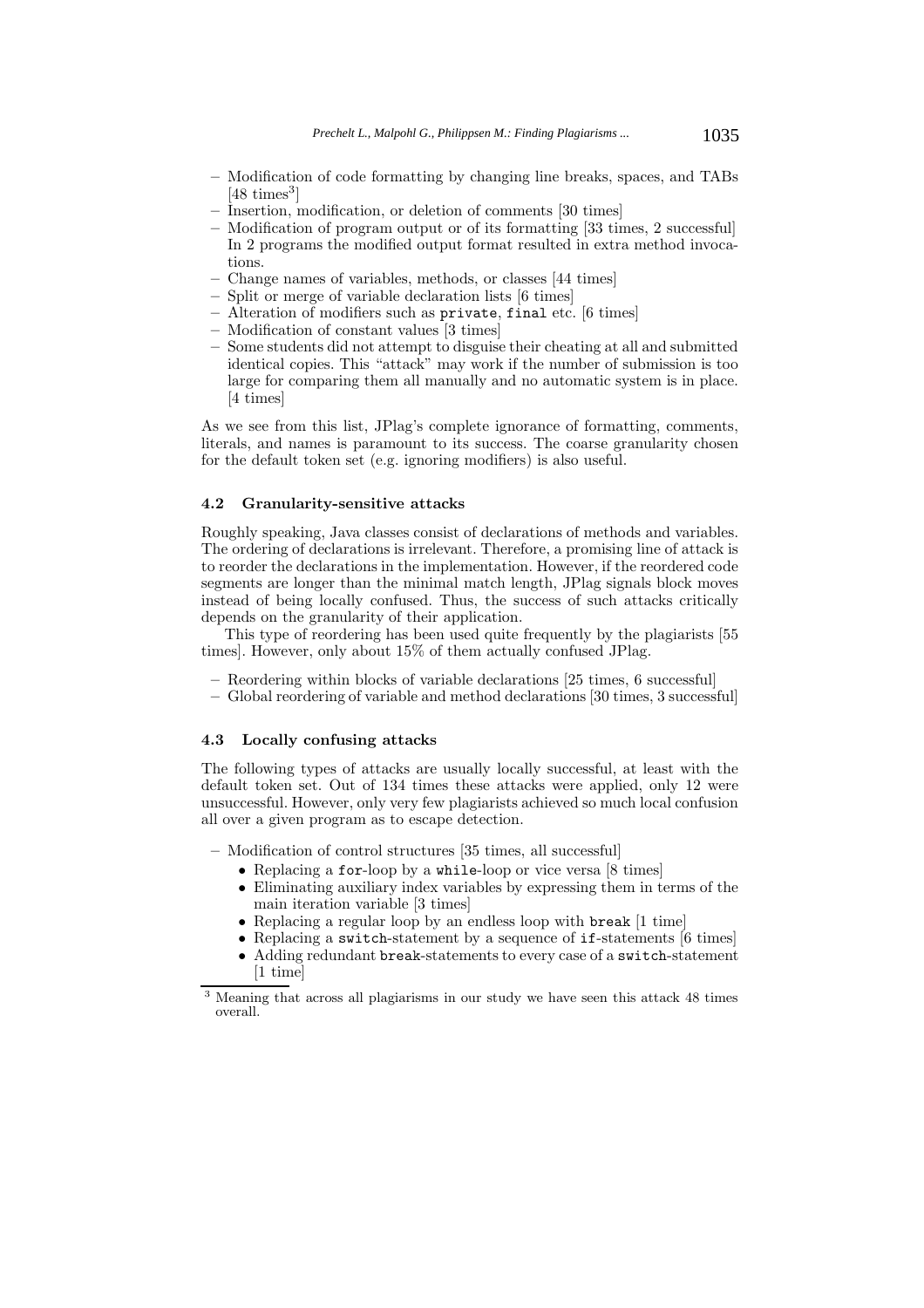#### 1036 *Prechelt L., Malpohl G., Philippsen M.: Finding Plagiarisms ...*

- Reordering the cases of a switch-statement [1 time]
- Move the default case out of a switch-statement [1 time]
- Reordering a cascading if-statement [2 times]
- Swapping the then and else-clauses of an if-statement [3 times]
- Replacing a ?-operator by an if-statement or vice versa [4 times]
- Adding a redundant if-statement with an identical then- and elseclause [1 time]
- Moving code that follows an if ()... return into a newly added elseclause [1 time]
- **–** Temporary variables and subexpressions [28 times, all successful]
	- Moving subexpressions into new auxiliary variables [16 times]
	- Vice versa [7 times]
	- Replacing an array initializer by a list of assignments [2 times]
	- Moving an initialization away from the declaration [2 times]
	- Explicitly initializing with the default value [1 time]
- **–** Inlining and refactoring [20 times, 16 successful]
	- Inlining small methods [5 times]
	- Refactor parts of existing methods as new methods [11 times]
- **–** Modification of scope [9 times, all successfull]
	- Moving a plausibility test or begin/end of a try-block towards the begin and/or end of the method [3 times]
	- Moving temporary variables into surrounding blocks [3 times]
	- Adding redundant declarations of temporary variables in inner blocks [1 time]
	- Replacing class variables by instance variables if only one instance exists [2 times]
- **–** Reordering independent statements within a basic block [8 times, 6 successful]
- **–** Exploiting mathematical identities [5 times, 2 successful]
- **–** Voluntary introduction of program defects [5 times, 3 successful] 3 plagiarists removed code or added additional statements. The two unsuccessful attempts involved modified constants.
- **–** Modification of data structures [6 times, 5 successful]
	- Replacing a String by an array of char [1 time]
	- Replacing an int[2] by two separate int [1 time]
	- Replacing several separate variables of the same type by an array [3 times]
	- Promote an int to a long [1 time, unsuccessful]
- **–** Redundancy [15 times, 14 successful]
	- Adding or removing unused code [7 times]
	- Use fully qualified package names [2 times]
	- Inserting invocations of dummy methods [1 time]
	- Importing additional packages and classes [1 time]
	- Inserting calls to Thread.yield() [1 time]
	- Inserting return at the end of void methods [1 time]
	- Duplicating assignment statements whose right hand side has no side effect [1 time]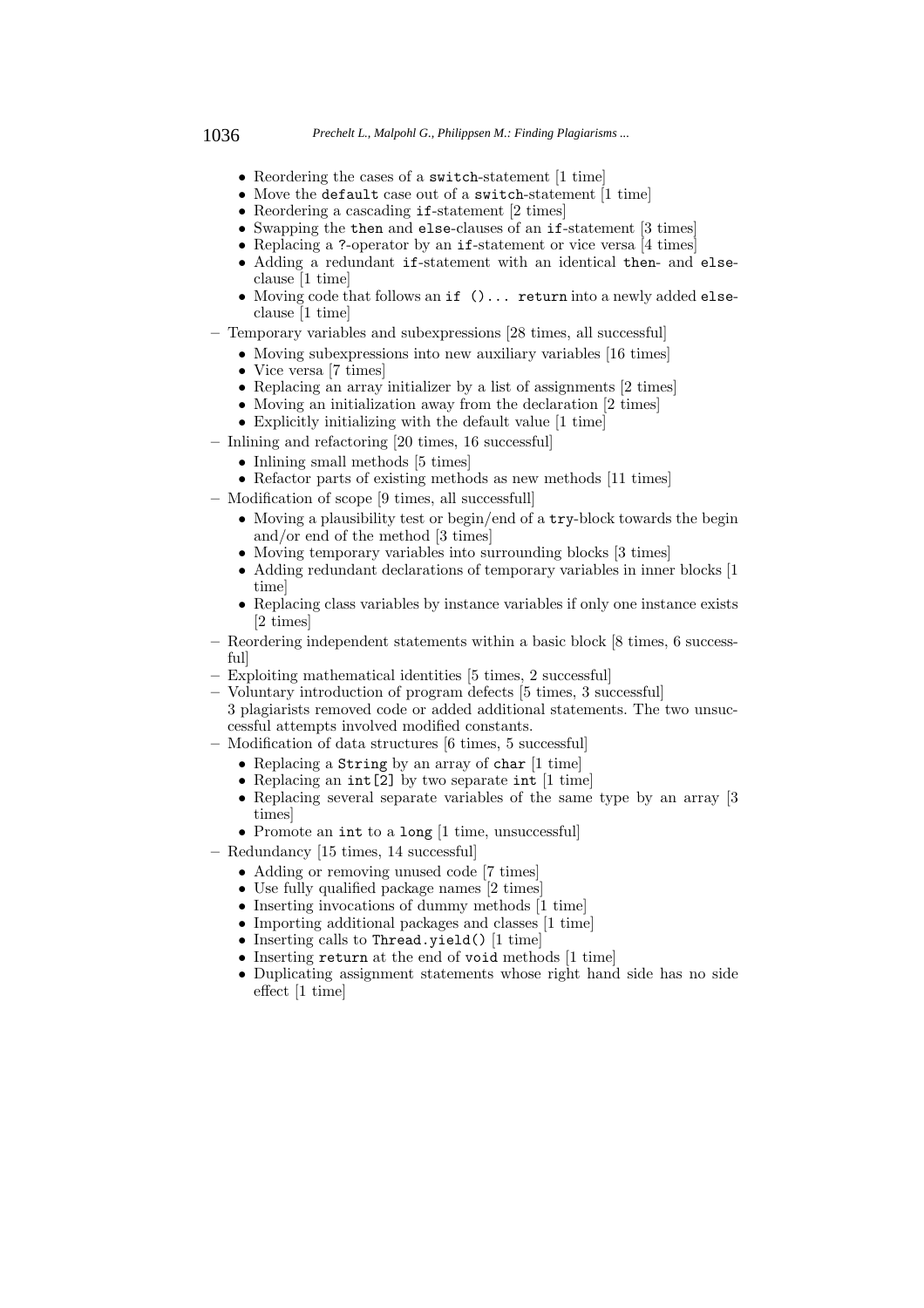• Adding or removing this when accessing instance variables [1 time, not successful]

As a counter measure, JPlag's default token set ignores this.

- **–** Structural redesign of code [3 times, all successful]
	- Move a state-changing method into a separate new class [2 times]
	- Create and return a new object instead of changing the state of an existing one [1 time]

The last three types of attacks in this list are the really clever ones that are hard to detect even for a human reader: Modify data structures, add or remove redundancy, or redesign code structure.

## **5 Summary and conclusions**

Our empirical evaluation of JPlag using 4 real sets of Java programs and several further Java program sets containing additional plagiarisms can be summarized as follows:

- **–** For clearly plagiarized programs, i.e. programs taken completely and then modified to hide the origin, JPlag's results are almost perfect — often even if the programs are less than 100 lines long.
- **–** Even for only partially plagiarized programs, as in our *Hard* program set, JPlag will pinpoint the similarities and can often discriminate them fairly well from accidental similarities.
- **–** The camouflage approaches (if any) chosen by the plagiarists from the real program sets were utterly useless against JPlag.
- **–** Even the attacks chosen by informed plagiarists were successful in less than 10 percent of all cases. These persons knew they had to fool a program and had no other goal (except using only a modest amount of time to do it).
- **–** Successful attacks against detection by JPlag require a lot of work or will produce a program structure that looks ridiculous to any human inspector.
- **–** JPlag is quite robust against non-optimal choice of its two free parameters, token set and minimum match length.
- **–** Given the similarity values computed by JPlag, a fixed cutoff threshold is sufficient as a discrimination criterion that separates plagiarized program pairs from non-plagiarized ones with near-optimal recall and nevertheless good precision.

We do not know exactly to what degree these results transfer to other situations. They might apply to a lesser degree for C and  $C_{++}$ , because these languages are currently not parsed but just scanned by JPlag. They might also be weaker for differently structured (or much larger) programs if those make some of the attacks more effective or for different plagiators if those use still different attacks.

However, on the whole we would be surprised if the effectiveness of JPlag was ever much lower than demonstrated. It appears that the token-based stringsimilarity approach is highly effective for finding plagiarisms, at least if the token strings ignore enough detail. JPlag is an easy-to-use implementation of this approach for programs written in Java, C, C++, and Scheme.

In principle, JPlag can be used for other purposes as well. If a software company suspects that a competitor has stolen parts of its source code, then after a